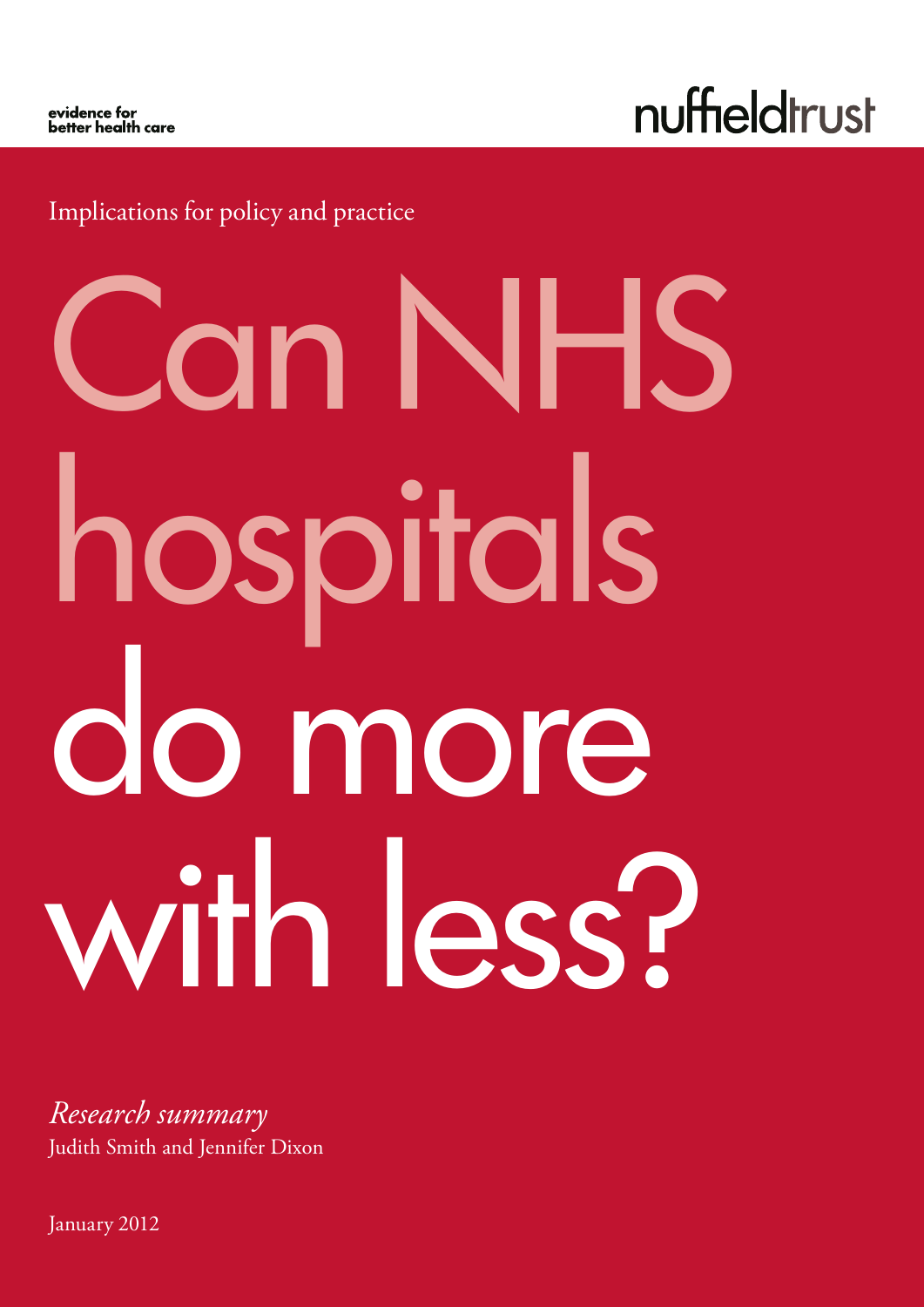The NHS needs to make unprecedented efficiency savings over the next four years up to 2015. *Can NHS Hospitals Do More With Less?,* a study drawing on UK and international published research on the factors known to impact on hospital efficiency – and six case studies of NHS organisations that have improved their performance – has been published by the Nuffield Trust. Drawing on the original research, this Nuffield Trust research summary outlines the implications for NHS policy and practice, and cites a number of tried and tested measures that could be used to increase the efficiency of hospitals while avoiding unpopular decisions to ration patient care.

## Key points

- The Government's objective is to reduce avoidable hospitalisation and shift more care into the community. To achieve this in a time of austerity, hospitals will need to move beyond increasing activity, as they have done in the past, and consider radical solutions such as closing beds, reducing staff numbers, and supporting and caring for patients in the community.
- International comparisons suggest that the average length of stay in hospital is longer in England than in many other countries. There is also significant variation in the performance of different hospitals.
- Whereas all hospitals should strive to improve their efficiency, priority should be to find ways of bringing the worst performers up to the level of the best. Commissioners should give far stronger incentives to local hospitals to adopt evidence-based, efficient practice. Only when such efficiencies have been levered from hospitals will commissioners be able to justify to patients and the public the need to limit access to health services.
- The costs of staff are the single biggest item of expenditure in hospitals, so how they are deployed holds the key to improving efficiency. Evidence suggests that optimising nurse and medical staffing levels, and ensuring the right skill-mix, are vital to ensuring high performance.
- The use of information technology to improve hospital processes holds significant potential for both reducing costs and increasing productivity. But again, rates of adoption vary widely across hospitals, with higher rates associated with academic health centres with a history of innovation in the use of technology.
- Independent analysis of 'back office' functions (such as finance, human resources, estates management, information management and technology, governance and risk) in the NHS has suggested that at least  $£600$  million (of a total of  $£2.8$  billion) could be saved each year if all NHS bodies were able to 'simplify, standardise and share' their practice in this area.
- Merging hospitals will not automatically lead to efficiency savings the evidence suggests efficiency gains will not be made unless beds and services are closed.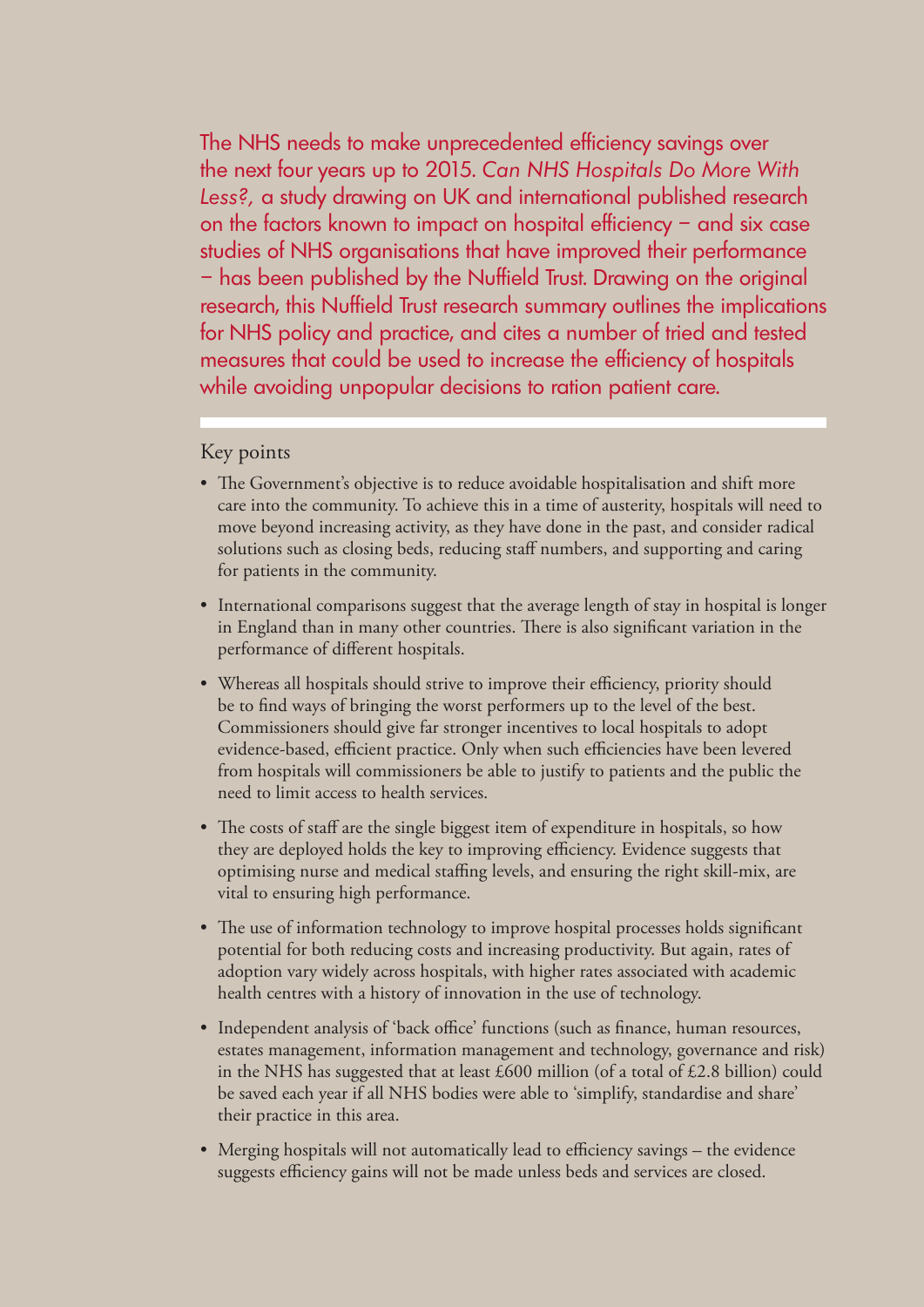- There is evidence that the NHS could make significant savings on its procurement of consumable products, if all organisations bought the same volume and type of products at the lowest available price.
- Process re-engineering and tools such as service-line reporting and 'Lean' techniques can be costly in management and staff time, so should be targeted on those services with relatively high reference costs.
- Evidence suggests that the introduction of Payment by Results has contributed to shorter lengths of stay and may have contributed to higher levels of activity in hospitals. The new NHS Commissioning Board should look carefully at how Payment by Results might be modified to reduce avoidable use of hospitals and encourage effective care in the community.
- NHS commissioners and providers will need clear direction from the NHS Commissioning Board on how to respond to advice from the National Institute for Health and Clinical Excellence (NICE) on optimal practice, 'not to do' recommendations, cost-saving technologies, and 'invest to save' initiatives. The Commissioning Board should find robust ways of holding clinical commissioning groups and providers to account for making such productivity improvements.
- The study reaffirms the crucial role that good management in general, and certain management practices in particular, play in achieving higher productivity. But that is not enough. Better information and stronger incentives to encourage the necessary creativity and boldness are also needed, to change clinical and management practice.
- It is clear from this analysis that enough is known about what can be done to make efficiencies. The challenge is how to encourage and support hospitals and other NHS providers to act in the right way, and to focus on changing clinical and management practice.

# The Quest for NHS Efficiency

The NHS is facing one of the most significant financial challenges in its history, with efficiency savings of at least 4 per cent per year now required. This Nuffield Trust research programme aims to help the NHS respond to the financial challenges ahead by examining how health services can improve productivity and deliver more for less. It is informed by rigorous analysis of existing UK and international research evidence, and sets out practical recommendations for managers, clinicians and policy-makers about how the NHS can improve productivity and respond to what has been dubbed the 'Nicholson challenge'.

This research summary is based on original research in the report *Can NHS Hospitals Do More With Less?* by Jeremy Hurst and Sally Williams. To download the full report or further copies of this summary, visit www.nuffieldtrust.org.uk/publications

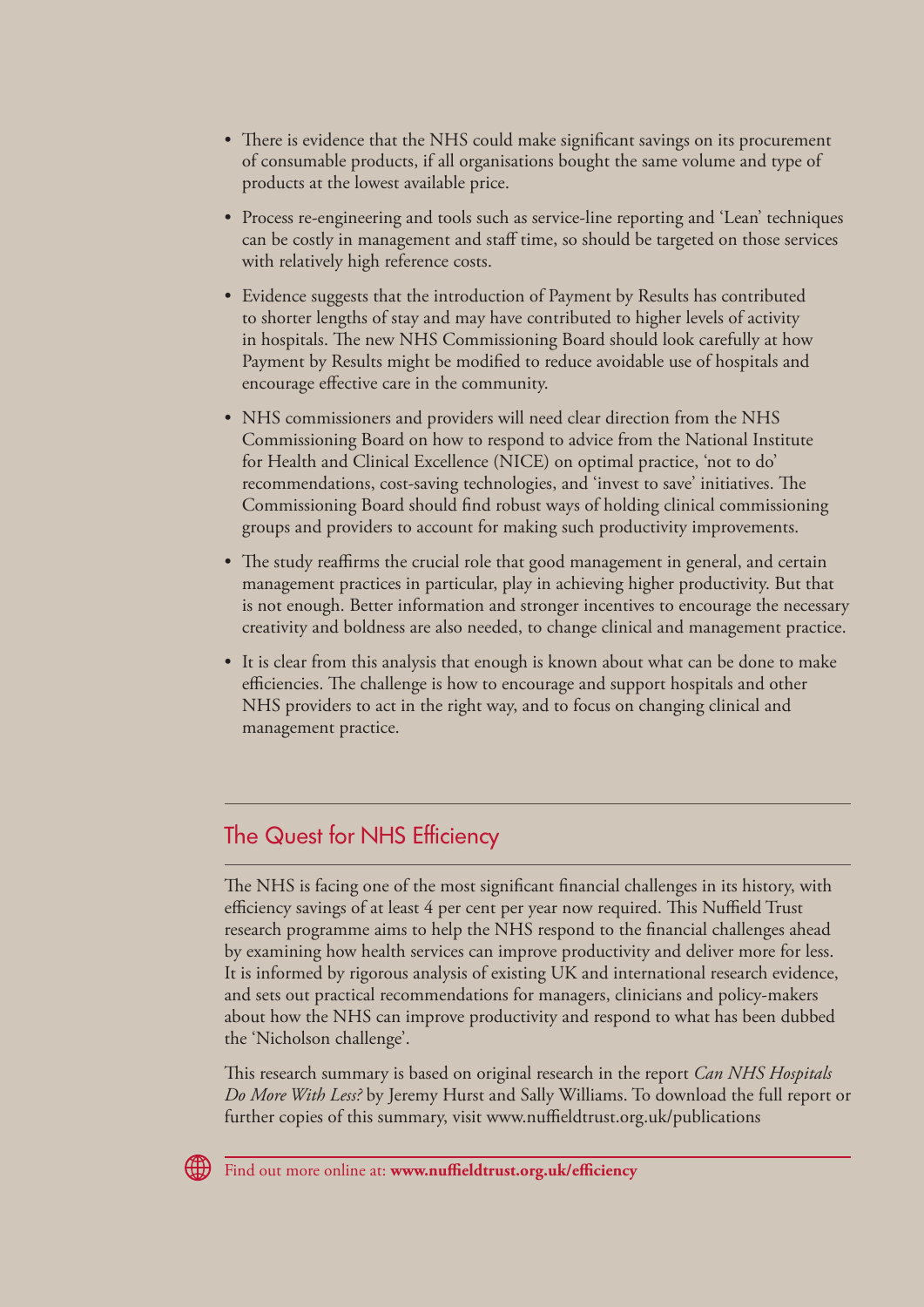# Introduction

The NHS in England needs to make unprecedented efficiency savings over the next four years to bridge a gap between a virtual freeze in real-terms funding, and rising demand and costs. This gap is estimated to be £20 billion to 2015, which would mean 4 to 5 per cent per annum in efficiency gains. This requirement outstrips historical rises in NHS productivity. While productivity measures in health care only provide a partial measure of performance, Office for National Statistics data suggest that productivity in health care in the UK after quality adjustment declined by an average of 0.2 per cent per year from 1996 to 2009 (Hardie and others, 2011).

The chances of achieving the estimated level of efficiency gains will depend critically on the hospital sector. Hospital care currently accounts for around half of PCT spending, has been the locus of much of the deterioration of productivity in the NHS in recent years (Hardie and others, 2011) and is central to government plans to release resources for the NHS.

With this challenge in mind, the Nuffield Trust commissioned a comprehensive study – *Can NHS Hospitals Do More With Less?* – which draws on UK and international published research on the factors known to impact on hospital efficiency. The study considered technical or productive efficiency, defined as the ratio of outputs to inputs (or costs). Ideally, the measurement of technical efficiency should include measures of the quality of care, as well as volume. However, in most studies, measures of quality are either incomplete or missing. The study also included a small survey of senior managers and clinicians in six NHS trusts that had managed to 'turn around' their performance following financial difficulties. This entailed interviews with a total of 25 executive clinicians and managers in four hospital trusts and two mental health trusts in England. These organisations were selected for the lessons they could offer, having apparently increased their productive efficiency. Senior managers in the primary care trusts who commissioned from the six trusts were also interviewed during this part of the research.

This summary of the study outlines measures that could be used to increase the efficiency of hospitals and identifies some implications for policy and practice. It is clear from this analysis that enough is known about what can be done. The challenge is how.

# Hospital efficiency and what determines it

The adoption of efficient processes, such as providing a high proportion of elective (non-urgent) surgery on a day case basis, reducing length of stay and adopting costeffective new technologies and organisational practices, depends on a range of factors. In the hospital these include:

- effective leadership
- knowledge of efficient practices
- good management and clinical engagement
- easily accessible and robust information on activity, costs and quality of care.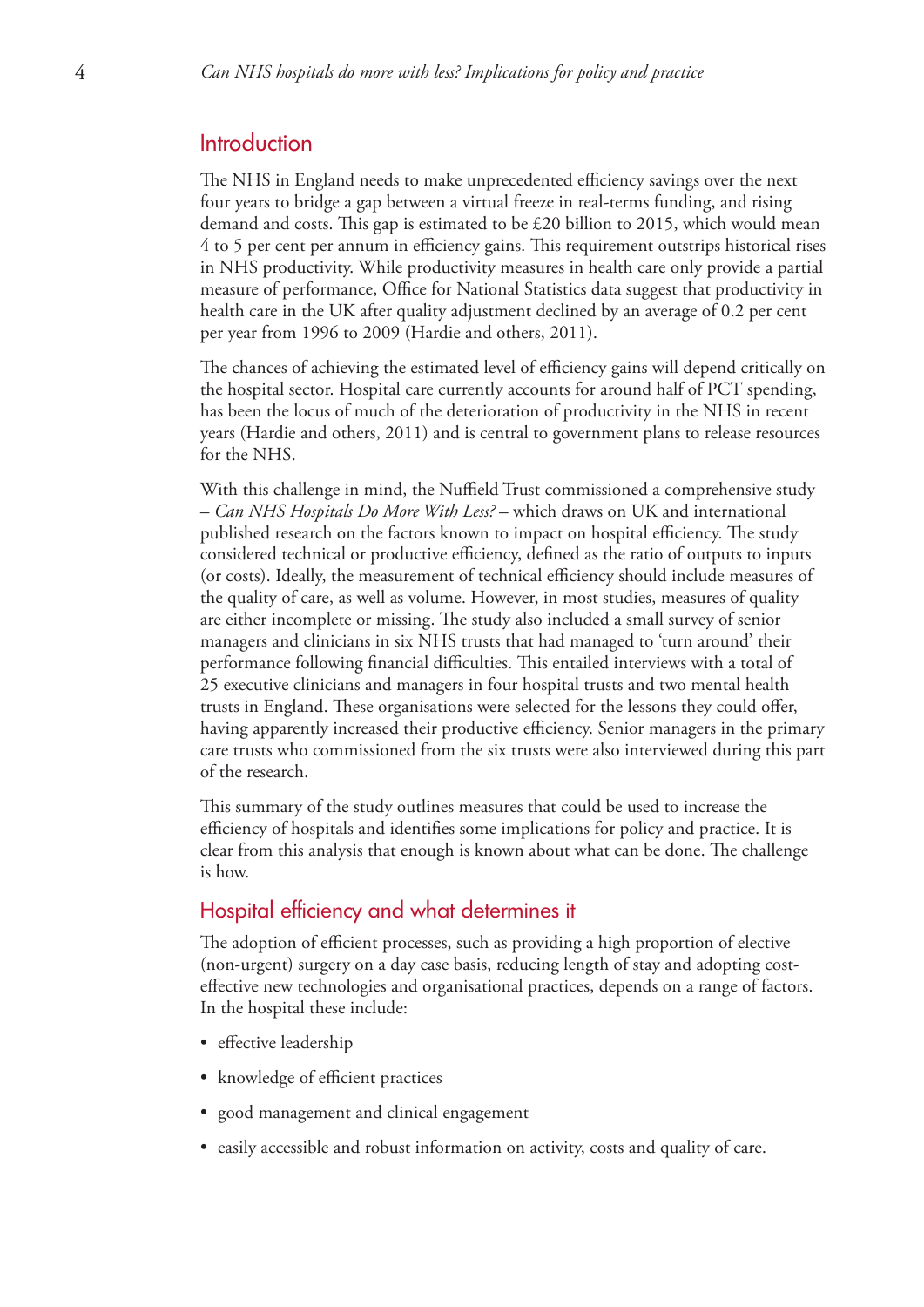These, in turn, will depend on external factors, such as financial incentives, extent and type of performance management and regulation, availability of guidance and evidence-based information on what works, information about how the hospital is doing relative to others, and the availability of cost-effective technologies.

Most of the academic literature reviewed for this study focuses on relative rather than absolute efficiency – identifying what appear to be the most efficient hospitals and how far others fall short in percentage terms. The research is confined largely to observational studies rather than controlled trials or longitudinal studies that link efficiency to its supposed determinants over time. Nevertheless, it is clear that factors influencing efficiency in hospitals lie partly within hospitals themselves, and also in the environment in which they operate.

# Key findings: the external environment

This section summarises how a range of external factors, such as financial pressure, technology, introduction of new payment methods, procurement and performance management, impact on hospital efficiency.

## Financial pressure

Crude productivity in hospitals tends to fall when resources grow rapidly – as they did in England from 2000 to 2011 – and tends to rise when resources have grown slowly or fallen in real terms, because activity is increased or maintained despite budget constraints. This can be seen in Figure 1, which charts productivity growth in health in the UK from 1996 to 2009. However, little or nothing is known about the impact on quality in health care when productivity increases as a result of rising activity and constrained or reducing funding.

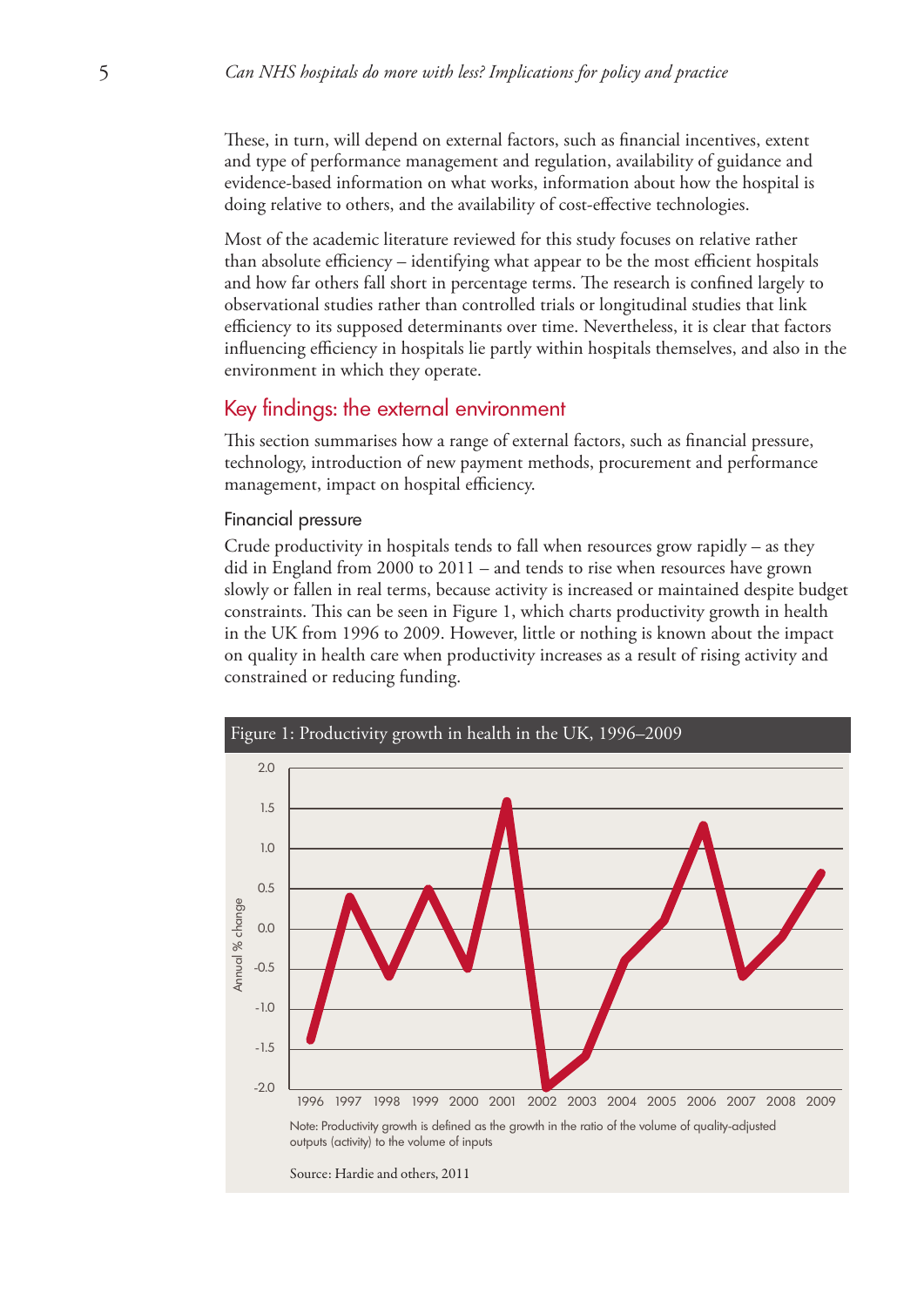The Government's aim during the current freeze is to restrain the growth of hospital activity and shift care towards the community. If that happens, hospitals will need to redouble their efforts to reduce costs if productivity is to rise – for example, by closing additional beds, reducing numbers of staff and making efforts to support patients in the community to reduce the risk of avoidable hospitalisation. Furthermore, careful monitoring of the quality of care will be required, in order to ensure that productivity does not come at a cost in terms of patient and carer experience (Smith and Charlesworth, 2011).

## Technological change

The introduction of new technologies is a major determinant of improvements in quality-adjusted productivity in health care over the medium and longer term. Some new technologies can lower costs if resources are fully released from the older technologies that they displace, and if the cost falls as they mature – which happens, for example, when pharmaceutical patents expire. New technologies may also reduce the need for staff.

Regarding new technologies for treating patients, the evidence shows that it is often difficult to reap cost savings if the technologies treat conditions for which there was previously no treatment or no effective treatment (for example, renal dialysis and coronary artery bypass graft) – and hence address unmet demand for care – and they tend to be introduced at premium prices. Furthermore, interventions focused on prevention will most likely only release efficiency gains in the long term.

# the introduction of new technologies is a major determinant of improvements in quality-adjusted productivity

A systematic review and evidence report of the impact of health information technology on the quality, efficiency and costs of health care (Chaudhry and others, 2006; Shekelle and others, 2006) concluded that while such technology improves quality by encouraging adherence to guidelines, enhancing disease surveillance and preventative health work, and decreasing medication errors, too much of the available evidence was drawn from a small number of academic medical centres using bespoke systems developed over many years and not enough from a wider range of hospitals and using commercially available systems. This highlights the dangers of relying on a small number of 'early adopters' as an indication of how technology might assist quality and efficiency efforts – studies of wider-scale implementation across a range of types of hospital are more useful as an indicator of potential health system gains, but such studies appear to be scarce.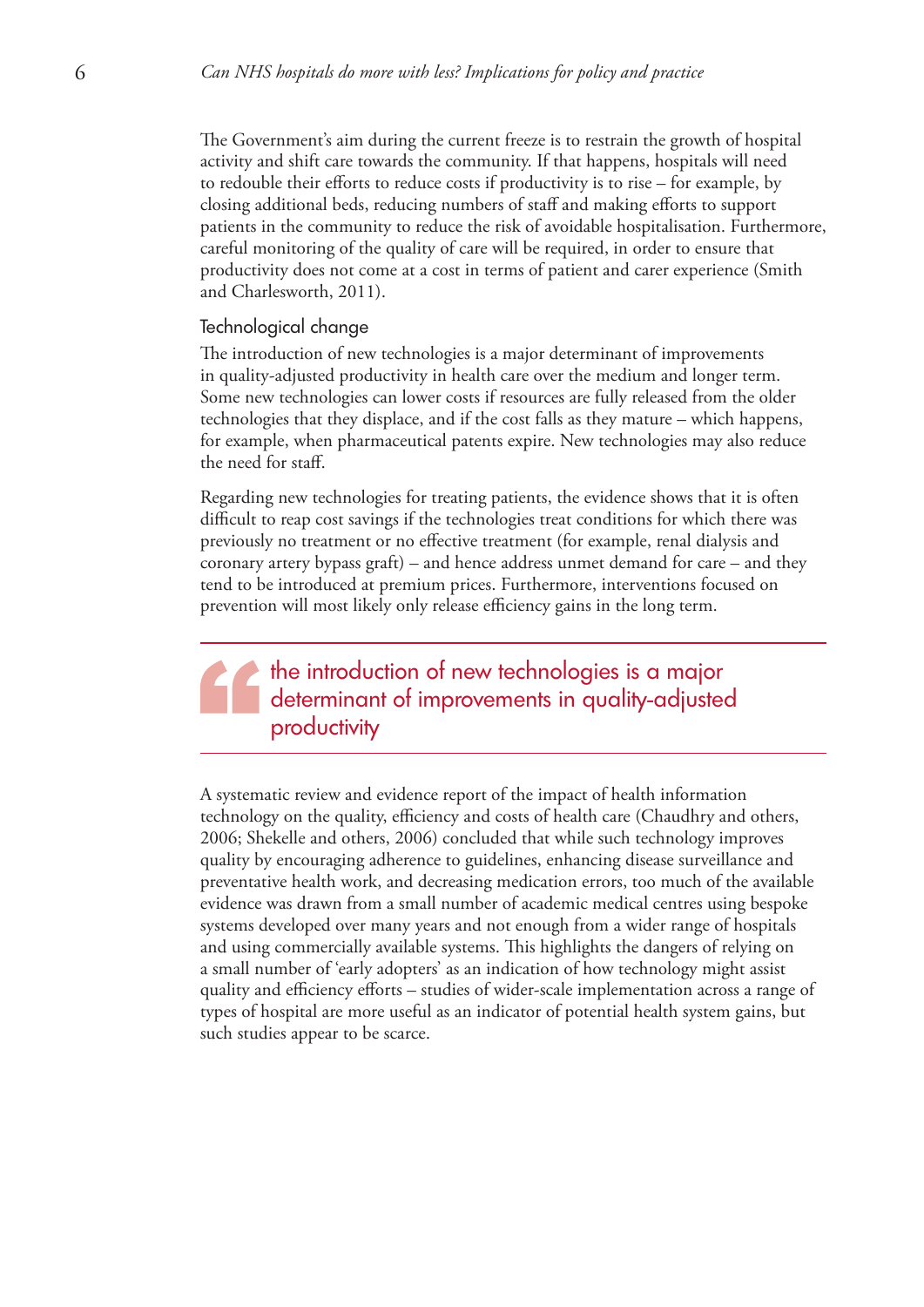In a study comparing health information technology in the Department of Veterans Affairs' health system in the United States (US) with those in the private sector (Byrne and others, 2010) it was estimated that while spending proportionately more on information technology than the private health care sector, the Department of Veterans Affairs achieved higher levels of information technology adoption and quality of care. Furthermore, over \$3 billion of cumulative benefits net of investment were estimated to have been made, albeit that the organisation's integrated structure and governance were deemed to have been key factors. This underlines the importance of receptive context for new innovations, and the risks of looking to technological solutions in isolation from wider organisational developments (Pettigrew and others, 1992).

Blank and Van Hulst (2009) assessed the impact of 63 groups of health care innovations and found that only one – the adoption of information and communication technology for hospital processes – both saved costs and led to statistically significant efficiencies. This, together with the evidence from US studies, suggests that most promise lies in the use of information technology for hospital processes, when seeking to use technology to improve hospital efficiency.

#### **Competition**

A number of UK and US studies have suggested that a degree of competition between hospitals increases productivity. However, the type of competition matters. A 1998 study of the introduction of price competition between NHS hospitals in the internal market in the 1990s found it had some impact on prices and, eventually, costs (Propper and Soderlund, 1998). A further study found, however, that while one, observable, measure of quality (waiting times) fell, another, less visible measure (mortality) rose, suggesting that price competition risks compromising the overall quality of service delivered unless other protections are in place (Propper and others, 2008). These authors also concluded that the value of the mortality deterioration probably outweighed that of the waiting time improvements, so that overall efficiency probably fell.

More recent studies of the fixed price competition between hospitals introduced in the NHS in England by the 'second internal market' in 2004 (Cooper and others, 2010; Gaynor and others, 2010) suggest that competition has left costs unchanged, but lowered both length of stay and mortality – implying a possible increase in efficiency. It seems that different types of competition may affect hospital behaviour in different ways, and further research is needed to understand what it is exactly that affects hospital behaviour and why.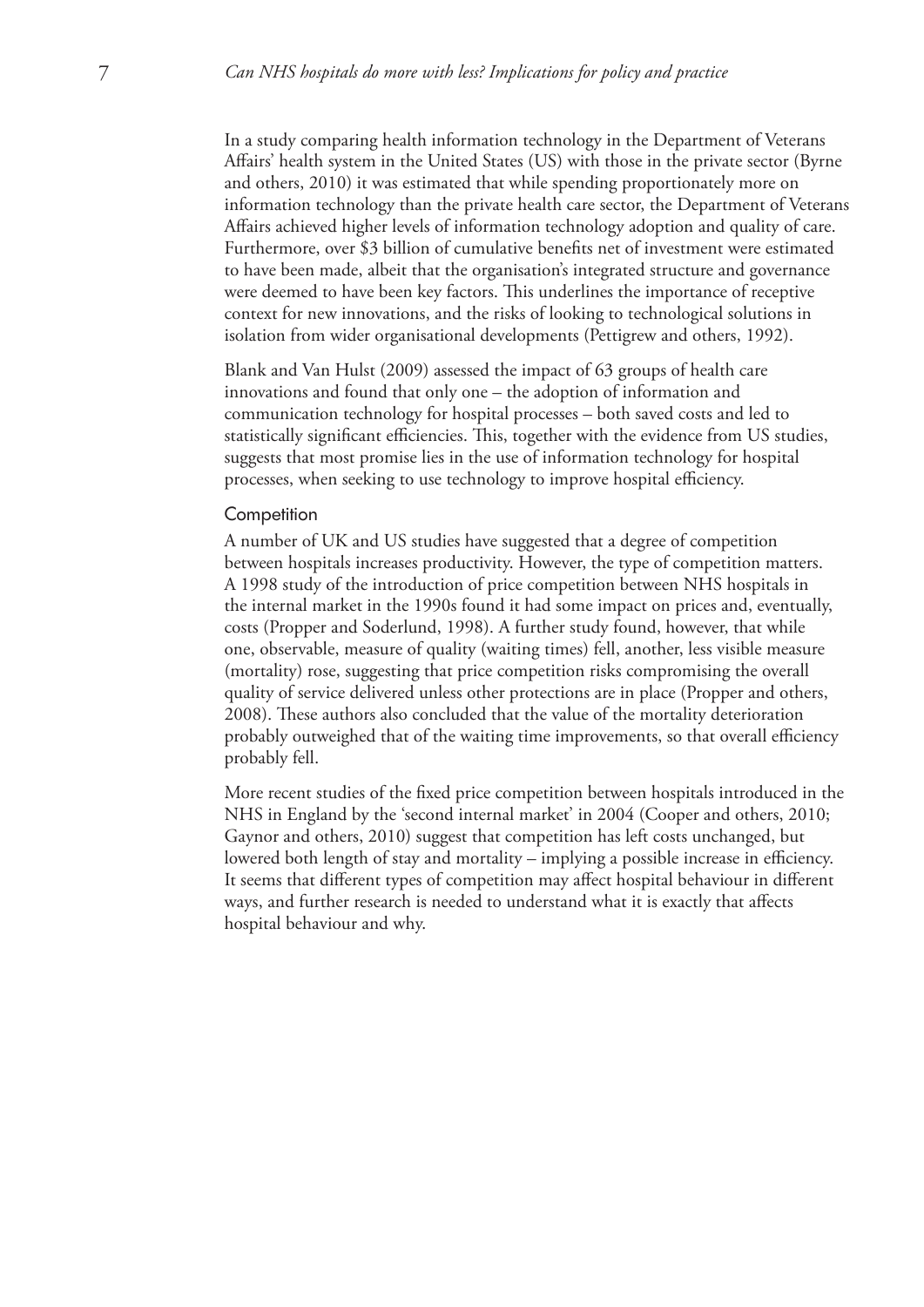#### Payment methods

Many countries, including England, have introduced national, fixed-price, case-based payment systems for hospital care, based on diagnostic-related groups or health care resource groups. Studies in a number of countries suggest that when these payment methods replace global budgets for hospitals (as in England) or retrospective fee-forservice payments (as in the US), there are improvements in efficiency indicators such as length of stay and cost per admission (for example, Coulam and Gaumer, 1991; Gerdtham and others, 1999; Farrar and others, 2007).

# studies suggest that case-based payments may lead to improvements in efficiency

However, these payment systems may have undesirable side-effects, such as: encouragement of unwanted as well as wanted hospital activity (although this can be countered by paying lower or zero rates for marginal activity); increasing transaction costs; encouraging 'cream skimming', where providers pick the healthiest (cheapest) patients to treat; and encouraging hospitals to 'upcode' (by claiming for treatments coded as more complex and better priced than those they actually carried out). While across England as a whole there is no evidence of systematic upcoding (Audit Commission, 2011), it is clear that there has been increasing hospital activity over the last decade, some of which may have been stimulated by the introduction of Payment by Results. This would have helped to reduce waiting times but might also have helped to discourage the shift of some care to the community. Paradoxically, Payment by Results seems to have acted to increase the productivity of hospitals, but may have done so partly at the expense of efficiency across whole patient pathways in the wider NHS. The NHS Commissioning Board, in its role of designing payment methods, may wish to review the impact of Payment by Results and further develop payment methods that help reduce avoidable hospital costs.

More recently there has been experimentation across the developed world with other payment methods to encourage greater technical and allocative efficiency. These include a variety of 'pay for performance' incentives (such as Commissioning for Quality and Innovation (CQUIN)), and bundled payments to encourage more integrated care and for providers to take on the financial risk of patient care across a pathway between home and one or more health care facilities (thus giving hospitals financial incentives to reduce avoidable hospitalisation). Evidence is still emerging as to the impact of these new payment methods and this should be watched carefully by the NHS Commissioning Board.

#### Performance measurement, and management

Within hospitals, there is evidence that performance measurement is associated with higher productivity (see 'Leadership, management and organisational culture' on page 12).The impact of public or external reporting of performance data and targets on performance and productivity of health care providers is, however, unclear, with inconsistent messages emerging when multiple studies are reviewed (Marshall and Romano, 2005; Fung and others, 2008).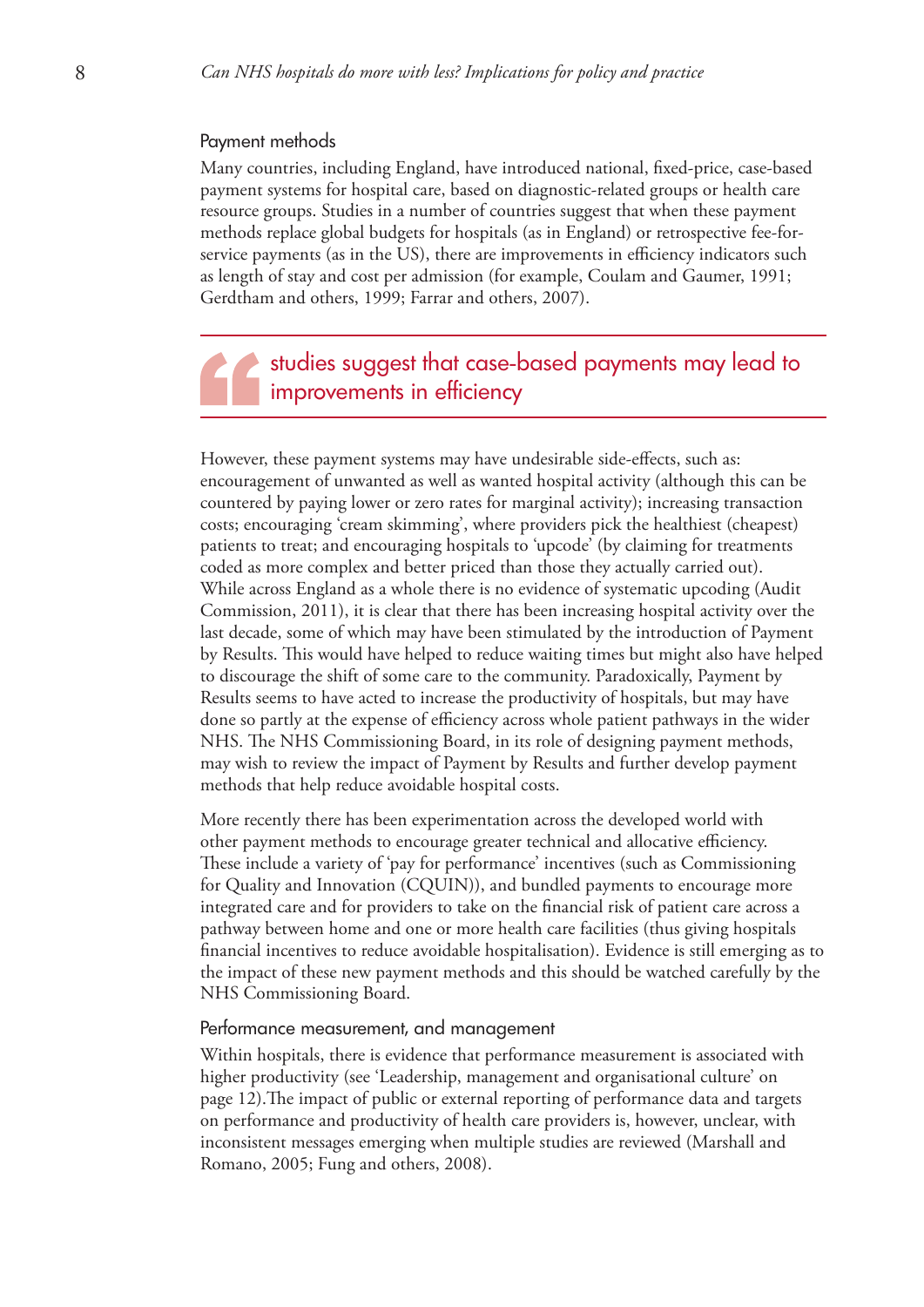For example, studies have suggested that the 'star ratings' introduced to the NHS in England in the early 2000s improved performance on key targets such as waiting times. However, there was evidence of 'gaming' by hospitals as they sought to hit specific targets, and a reduced focus on issues that were not covered by the ratings, thus making the impact on overall efficiency unclear (Bevan and Hood, 2006). Two US studies (Hibbard and others, 2003; 2005) concluded that hospitals with public reporting of the quality of care had engaged in more quality improvement activities and were more likely to have improved outcomes. These authors argued that this was on account of the importance of reputation to those leading and working in the hospitals.

The strength and nature of the external performance management of hospitals are clearly effective in achieving targets, some of which are intended to improve efficiency (Propper and Wilson, 2003; Propper and others, 2007). But the drawbacks of too much 'terror' are also documented (Bevan and Hood, 2006; Bevan, 2010), in particular in strengthening a culture of caution, reducing creativity and risk taking, and an excessive focus on meeting targets rather than necessarily on increasing efficiency.

#### Procurement

Analysis of NHS spending on procuring consumables has shown significant variation in prices paid by hospitals for goods (with an average variation of 10 per cent and many examples of variation of over 50 per cent) and a lack of data by which organisations can benchmark the prices they pay. This analysis by the National Audit Office (2011) suggests that an average of £900,000 per annum per NHS or foundation trust could be saved if organisations bought the same volume and type of products at the lowest available price. Furthermore, the National Audit Office suggests that with rationalisation of the approach to procurement (for example, moving from small ad-hoc orders to larger, less frequent ones), total procurement savings to the NHS could reach at least £500 million, or over 10 per cent current expenditure. This again reveals significant and unexplained variation in NHS management practice in England.

## Back office functions

Independent analysis of back office functions (for example, finance, human resources, estates management, information management and technology, governance and risk) in the NHS has suggested that at least  $£600$  million (of a total of  $£2.8$  billion) could be saved each year, if all NHS bodies were able to 'simplify, standardise and share' their practice in this area (NHS Confederation Foundation Trust Network, 2010). This analysis drew on evidence from prior work by HM Treasury (2009), which identified the potential to save 20 to 30 per cent of back office expenditure across the public sector, and the importance of reducing fragmentation of such services, collecting better information, undertaking systematic review of their cost and function, and seeking uniformity of provision.

The work by the NHS Confederation Foundation Trust Network asserted that shared services held considerable promise as a route to efficiency, with the following benefits being highlighted: cost savings; lower investment costs; better information and data; improved customer service; a focus on adding value; and providing a basis for robust comparisons of performance and processes across organisations. This study advocated a move to shared services for back office functions, a focus on benchmarking performance, the inclusion of such data in reports to NHS boards, and the publication of key performance indicator data on back office functions by NHS organisations, as part of plans to improve efficiency.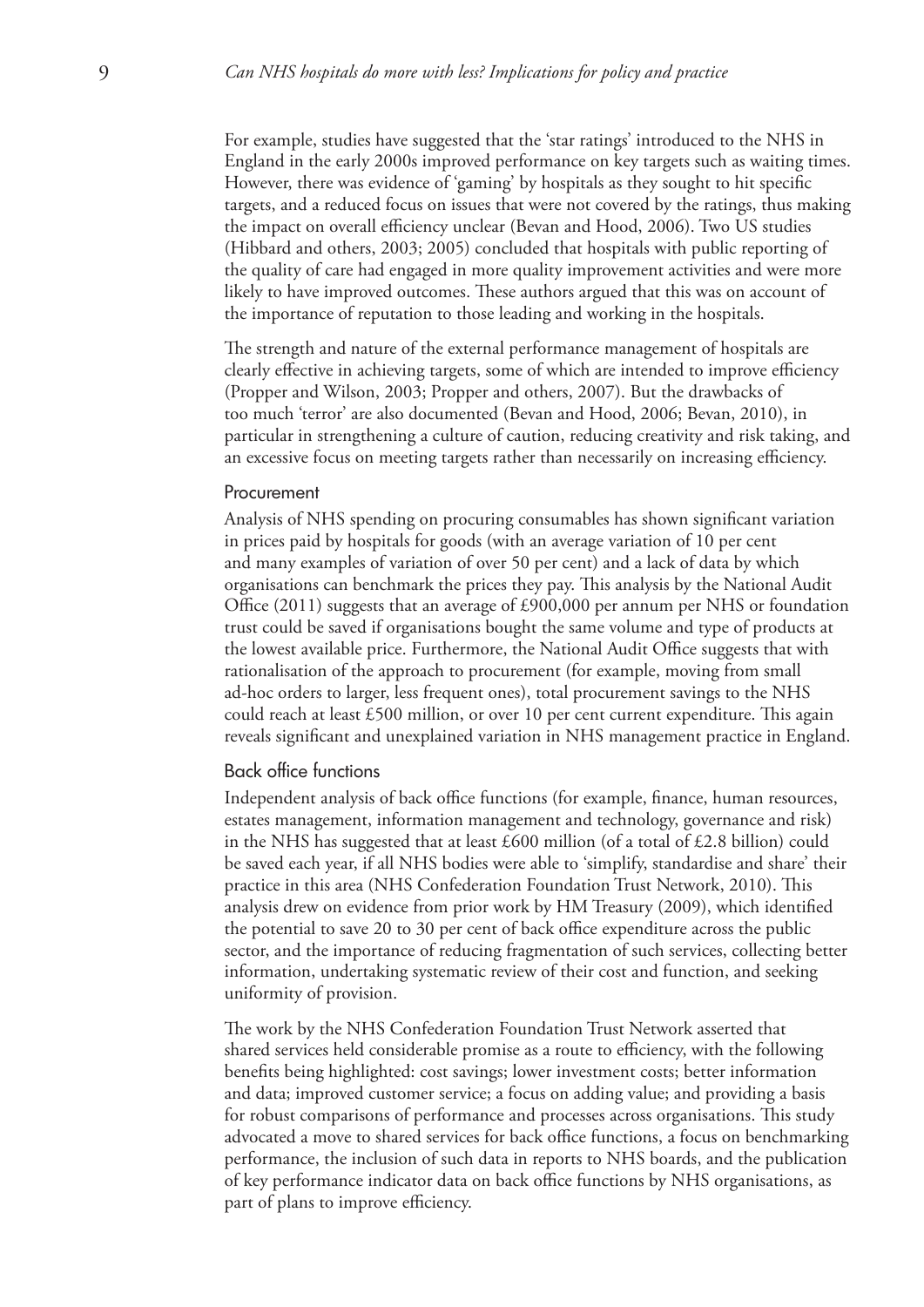# Key findings: hospital operational processes

There is a wealth of evidence as to what can improve technical efficiency within hospitals (NHS Institute for Innovation and Improvement, 2006), outlined below.

## Focus on quality of care

Many (mainly cross-sectional) studies in the US have found positive statistical associations between quality of care provided and efficiency in hospitals. This may be due to an indirect link – for example, because both are associated with good management and rapid technology diffusion – rather than due to a direct link. There is a paucity of studies on this in the UK and this is a big gap that should be addressed. Anecdotal evidence from the fieldwork in this study found that the 'turnaround' trusts had generated significant savings from improving safety, with one organisation reporting that it had saved more than 200 lives, 16,000 bed days and £7.8 million by reducing infection rates.

£7.8m

amount one trust reportedly has saved by reducing infection rates

Increasing day surgery and reducing length of stay in hospital International comparisons suggest that average length of stay in hospital is longer in England than in many other countries. Also, there is notable variation in the performance of hospitals and significant scope for this to be reduced. Work cited by the NHS Institute<sup>1</sup> points to as much as a three-week variation in length of stay in NHS hospitals following standard surgery, and the potential of £2.4 billion in productivity benefits if all providers and commissioners matched the performance of the top quartile in relation to its Better Care Better Value indicators (of which reducing length of stay is one).

Work examining how to improve hospital efficiency by reducing length of stay (NHS Institute, 2011) points to the need to consider: the day on which patients are admitted for surgery (for being in hospital over a weekend lengthens stay); exploring how hospitals can put in place discharge arrangements that work seven days a week and throughout the day (for most hospitals report significantly fewer discharges over weekends); benchmarking length of stay at consultant/health care-related group and ward level; mapping patient processes to identify bottlenecks; and planning the discharge date and arrangements with patients prior to elective admissions.

# Mergers and reconfiguration

A small number of studies have investigated rigorously the effect of hospital mergers on the efficiency of hospitals: the results fail to find statistical significance or are mixed. However, certain factors are known to be an important source of efficiency – for example, operating hospitals at the right scale and with an optimum mix of departments. There is a large literature on the effect of size on unit costs in hospitals. Reviews (for example, Aletras, 1997; Posnett, 1999) suggest that cost per case declines as hospitals increase in size to about 200 beds and steadies between 200 and 600 beds. Above approximately 600 beds, diseconomies of scale set in, possibly because larger hospitals become more difficult to manage. All of the studies concerned make either no measurement or incomplete measurement of the quality of care, or the impact of the weakening of competition due to consolidation.

<sup>1.</sup> See http://reducinglengthofstay.org.uk/latestdevelopments.html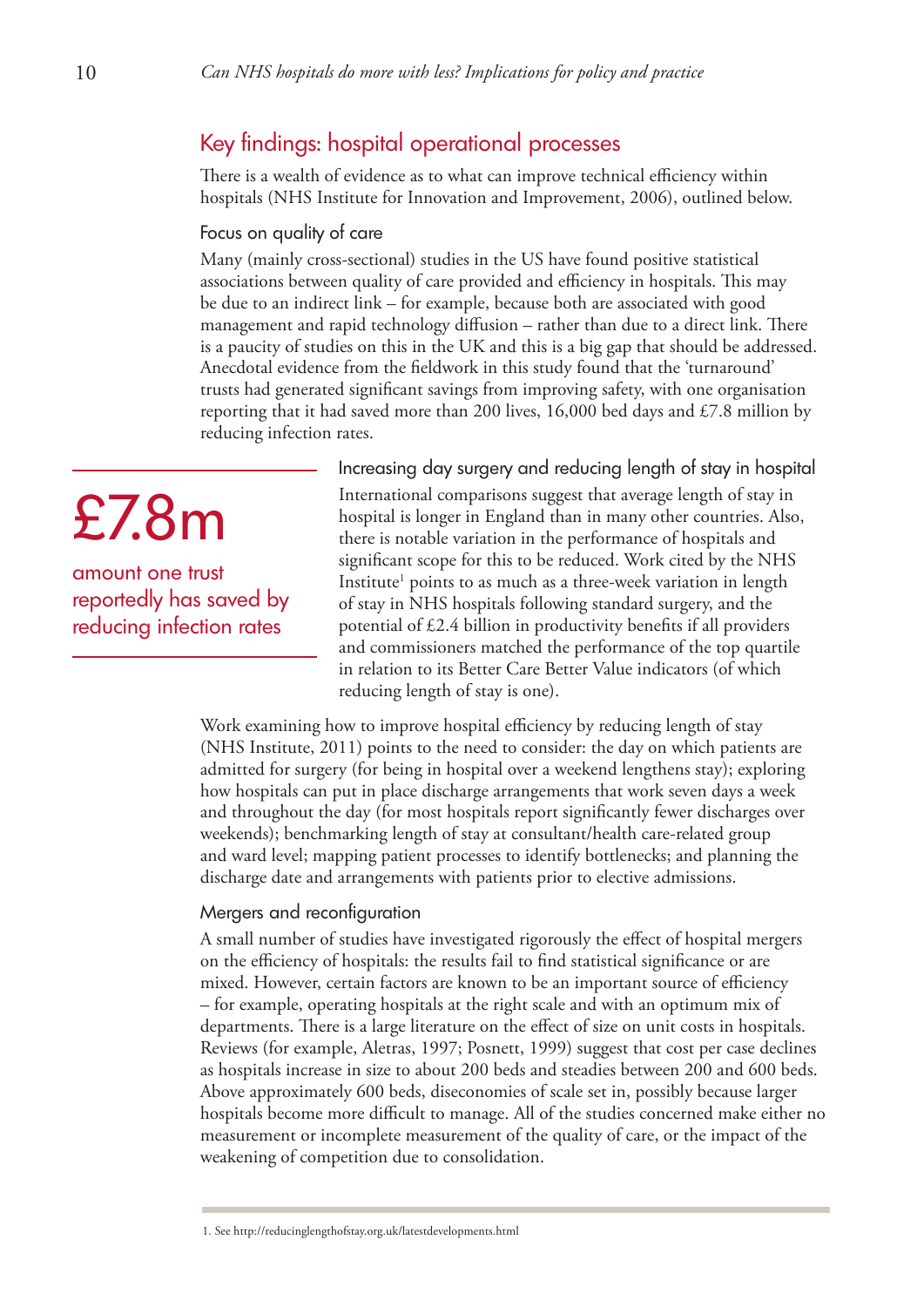However, from a whole-system viewpoint, if the scale of operations is to be changed, it is for policy-makers to weigh the likely trade-offs that exist between clinical quality, cost per case, access for patients and competition as hospitals increase in size (Bloor and others, 2000).

## Improving staff productivity

Staff account for 65 to 70 per cent of total costs in the NHS, and how this resource is deployed is the single biggest factor influencing efficiency in the NHS. There is evidence in the literature that staff productivity can be raised by reducing the use of agency staff, cutting overtime, improving occupational health services for NHS staff and taking other measures to reduce sickness absence. The Boorman Review of Health and Wellbeing of NHS Staff (Hassan and others, 2009) identified that the NHS in England has a comparatively high average of working days lost per staff member per year – 10.7 compared with 9.3 across the public sector. Other studies point to the importance of healthcare organisations benchmarking their workforce data against others, and using this as a way of reducing spare capacity among staff (for example, Fogel, 2004).

7% amount of staffing reduction if all trust FCE: staff ratios came up to the average

Work by the NHS Institute (2006) reveals the potential to be drawn from benchmarking, revealing that finished consultant episodes (FCEs) and patient admissions per consultant vary by over 100 per cent between NHS trusts. The NHS Institute analysis concludes that if all trusts with below-average FCE: staff ratios came up to the average, then consultant staffing could be reduced by 7 per cent nationally. It highlights the value of local analysis of consultant productivity as a way of identifying trends and drivers affecting productivity at trust and specialty level, and suggests that this be reported to NHS boards on a regular basis. For example, such analysis may point to work needing to be done in respect

of the use of locum and temporary staff, sickness and other absence, the balance of consultants' time spent on patient and non-patient care commitments, and issues of custom and practice.

There is evidence that lower nurse staffing levels are associated with greater nurse job dissatisfaction, higher 'burnout' and increased turnover. A review of evidence carried out by the US Association for Health Care Research and Quality (Kane and others, 2007) concluded that the use of higher-skilled nurses was associated with lower hospital-related mortality, inpatient cardiac arrest and other adverse events. Others, in the US (for example, Needleman and others, 2006) demonstrate a clear business case for improving nursing skill-mix, rather than necessarily increasing actual staffing levels. This challenges the conventional wisdom that diluting skill-mix would improve efficiency. It should, however, be noted that evidence on the use of nurse practitioners as substitutes for medical staff is equivocal in respect of cost-effectiveness, and research into the use of hospitalists in the US is similarly inconclusive in respect of their impact on overall efficiency.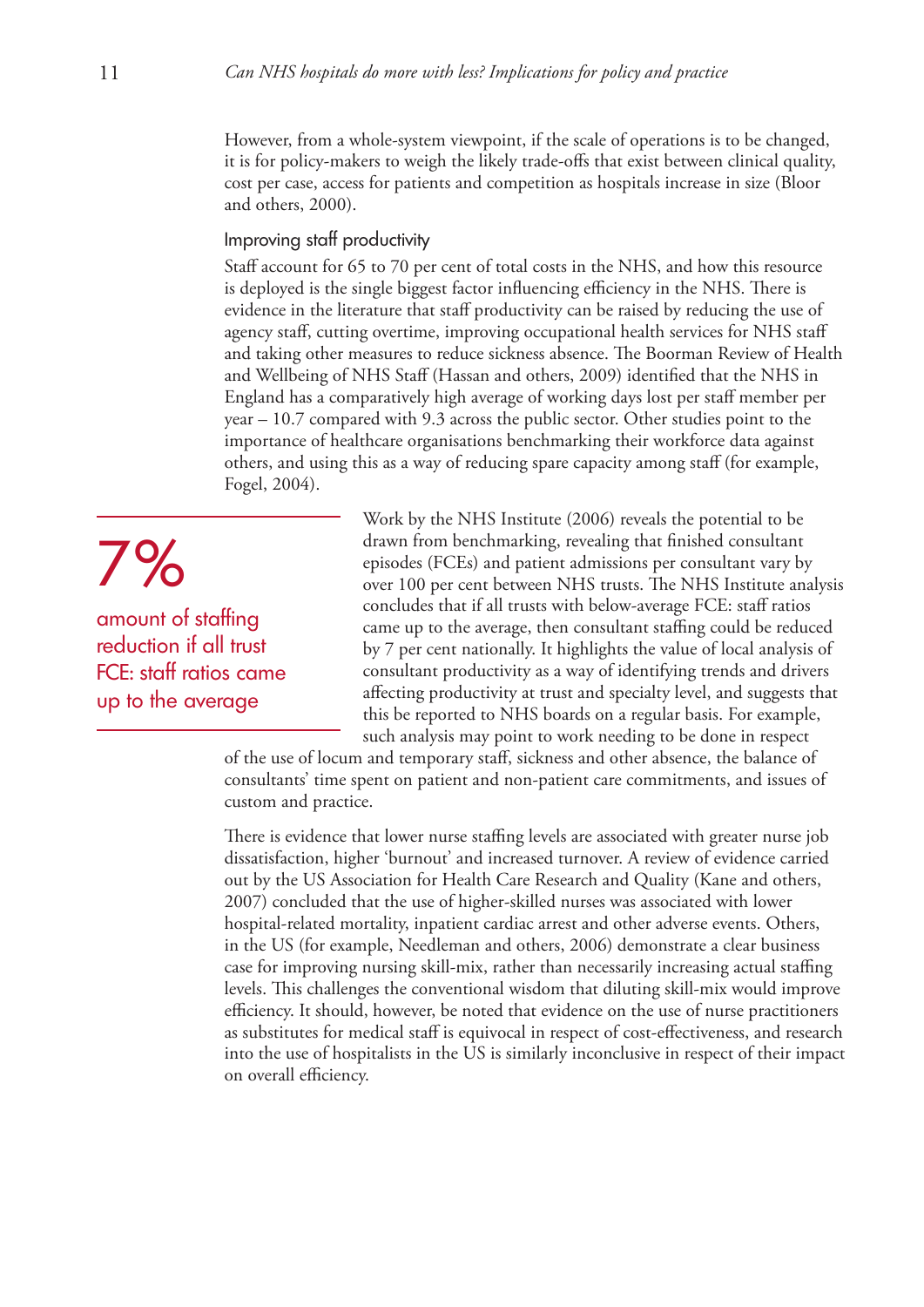# Key findings: leadership, management and staff engagement

This section explores the impact that strong leadership, management and staff engagement can have on hospital efficiency.

## Leadership, management and organisational culture

It is difficult to find robust evidence of the impact of leadership on hospital efficiency. This is because it has been difficult to define and measure leadership. In this study, the role of boards in bringing about improved quality and efficiency in healthcare organisations was used as a proxy for leadership.

A study of the cultural characteristics of 'high-'and 'low-' performing hospitals in the NHS (Mannion and others, 2005) – as measured according to their star ratings – suggested that, in general, high-performing trusts had: a corporate management structure, in which middle management was strong and empowered; accountability that was clear; rewards that were related to performance; information systems that were highly developed; and it being taboo not to hit targets. Low-performing trusts were the mirror-image of this, with: a pro-professional management orientation; weak middle management; opaque accountability; and a taboo on challenging senior management.

Bloom and Van Reenen (2010) explored the relationship between human resource (HR) management practice and organisational productivity and concluded that probably there was a causal connection in relation to certain types of HR management, such as individual and group incentive pay. In similar vein, West and others (2002) carried out research into HR practice in 61 hospitals in England and found a strong association between the quality of HR management practice and patient mortality, with better HR practice being associated with lower overall mortality. West and others concluded that this relationship was associated with the extent and sophistication of staff appraisal, sophistication of training for staff, and the percentage of staff working in teams.

## Clinical engagement

There is a significant volume of literature that associates hospital productivity with cooperation and engagement between general managers and doctors. For example, a review by Burns and Muller (2008) of US literature on hospital–doctor collaboration typifies much of this literature in citing the behavioural skills considered critical to productive hospitals. These skills include: frequent and candid communication; doctors' trust in hospital executives; clinical leadership development; transparency of hospital finances to doctors; and consistent clinical and executive leadership over time.

Service-line reporting in foundation trusts in England appears to improve strategic planning of clinical services, as set out in Audit Commission case study evidence such as that of the Liverpool Heart and Chest Hospital (Audit Commission, 2009). Here systematic use of service-line reporting was found to have led to more robust clinically led decision-making based on sound financial and activity information – one example being annual savings of £35,000 from a review of stapling practice for thoracic closure. Service-line reporting is being used by trusts (and in particular foundation trusts, following strong advocacy of the approach by Monitor) in their work to try to improve efficiency and quality of care.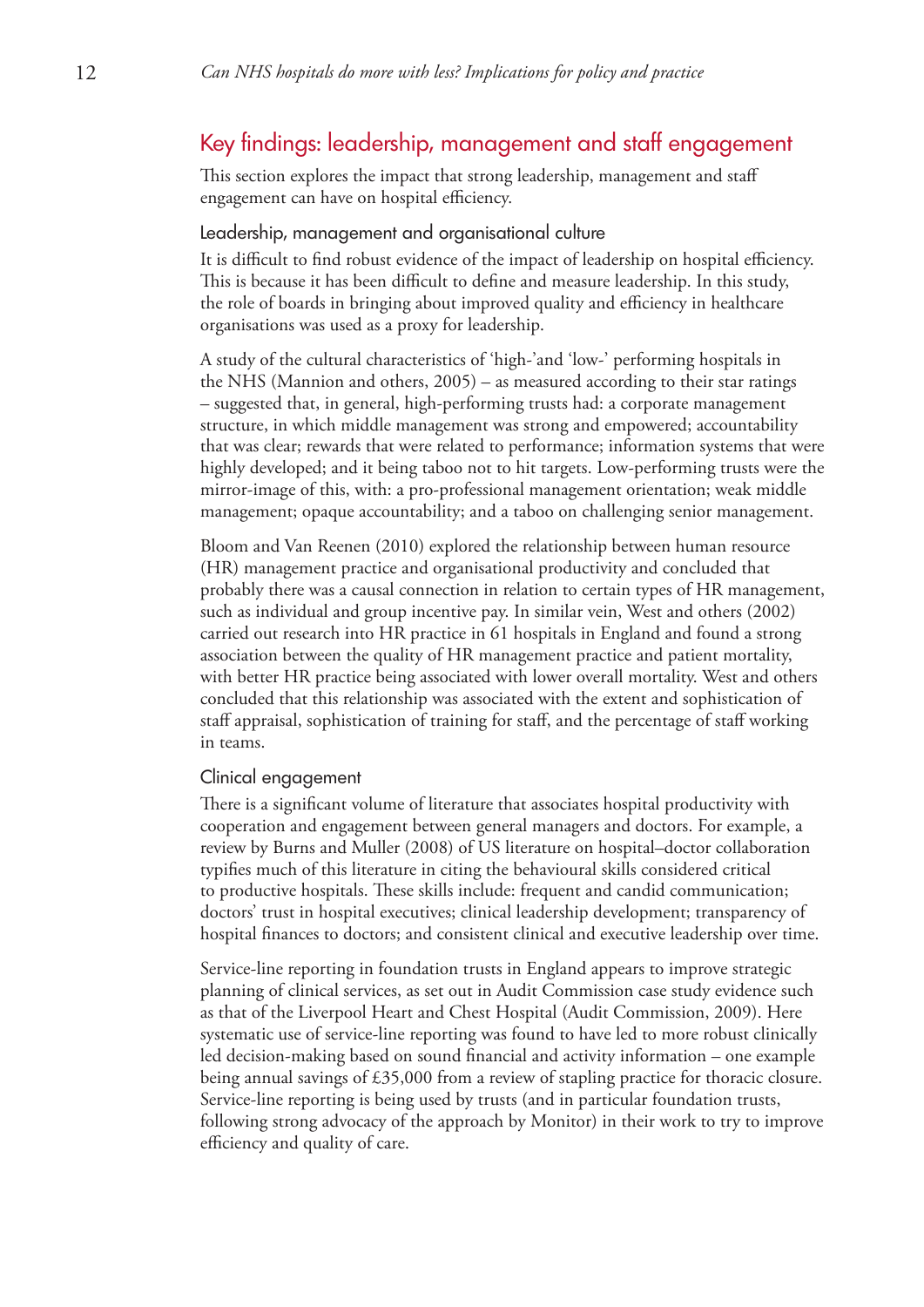#### Nurse staffing and skill-mix

There is a growing number of studies that link higher nurse/patient ratios and richer nurse skill-mix, to improved patient outcomes and nurse satisfaction. There are also studies that suggest that certain features of nurse management (for example, a participatory management style, flexible working schedules, planned orientation of staff and a decentralised organisational structure) are similarly associated with both healthy recruitment and retention of nurses, and positive patient outcomes (for example, Scott and others, 1999; Kutney-Lee and others, 2009). Research in the US (Friese and others, 2008) has pointed to reduced mortality and improved patient outcomes where there is a positive and healthy nurse working environment, rich nursing skill-mix, and careful measurement and management of nursing workload. There is, however, a dearth of evidence as to how this relates to costs and efficiency.

# Research in the US has pointed to reduced mortality and improved patient outcomes where there is a positive and healthy nurse working environment

## Process re-engineering and pathway redesign

Over the past two decades, a great deal of attention has been paid in the US and UK to 'process re-engineering' in hospitals, drawing on experience from private sector firms. The intention is to undertake fundamental redesign of work processes in hospitals to achieve radical improvements in volume, quality and cost performance of services. Many of these processes continue to be pursued in the NHS today, such as redesign of clinical pathways, and establishing revenue and cost accounts at departmental level (service-line reporting).

Research reveals, however, that this has met with mixed success. A US review of evidence on hospital re-engineering declared that outcomes were 'decidedly equivocal' (Walston and others, 2000), given that some re-engineered hospitals were revealed to have lower productivity. Others, however, showed improvements in productivity following re-engineering – this was where other appropriate management changes had been put in place alongside the service redesign work, such as codification of new processes, utilisation of process teams to see through implementation, and involvement of the chief executive in clinical change. Walston and others concluded that the process of change was perhaps as important as the actual instrument of re-engineering.

Several of the 'turnaround' trusts interviewed for this research had re-engineered patient pathways, mainly focused on individual wards or departments. The emphasis in recent years has been on 'Lean' techniques that entail process re-engineering with significant engagement of employees in the search for better ways of working, and on satisfying the wants of consumers. It may be that focusing such effort on specific services makes more sense than attempting whole-organisation change, thus being able to tailor the approach to the team, service and departmental culture.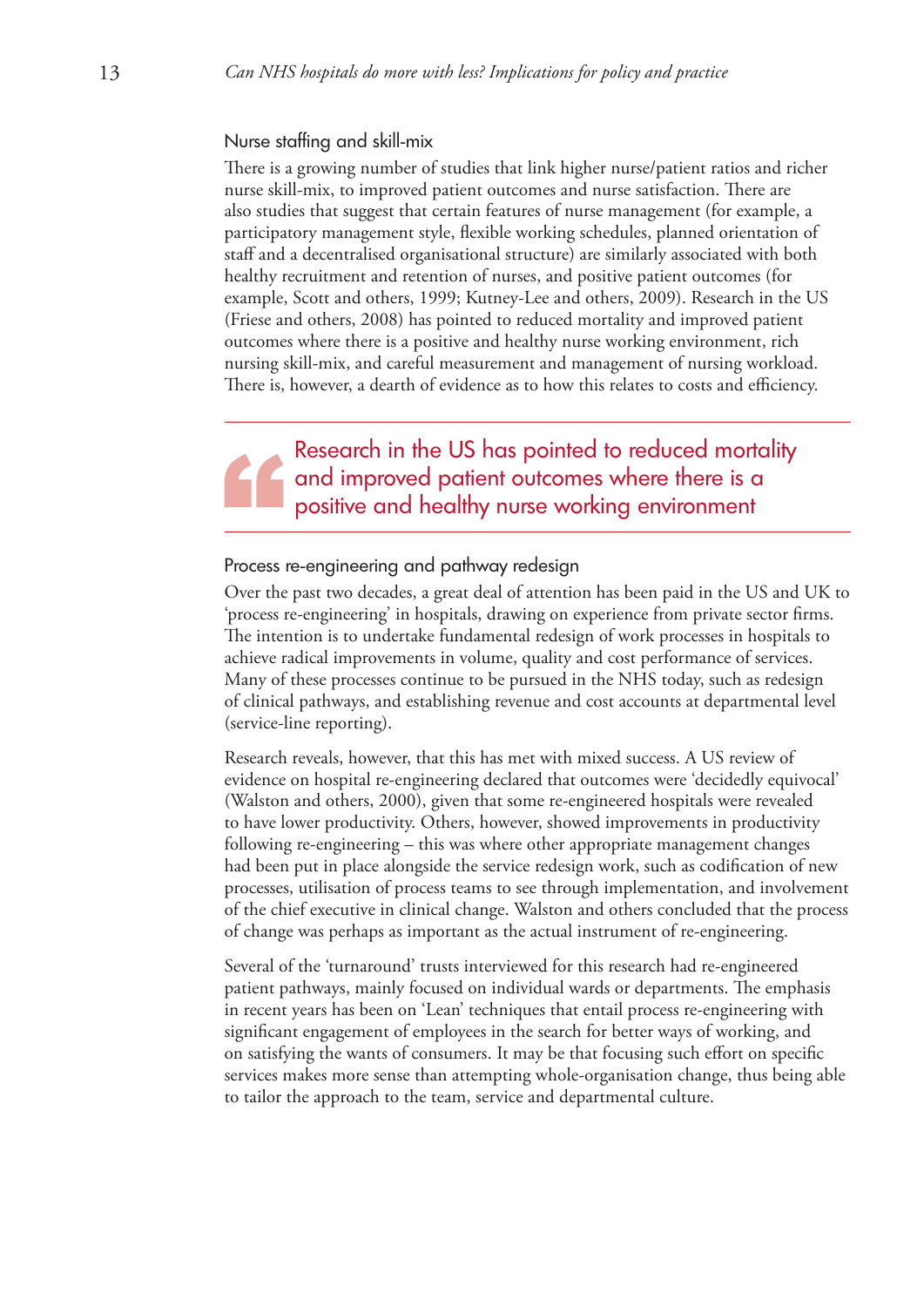# Conclusion

The overriding message from this review of the evidence on hospital efficiency is that much is known about the topic, and about those areas requiring specific and sustained management attention. Most striking is the extent to which there is well-known variation in efficiency between hospitals in England across a range of basic metrics, including length of stay, day case rates, and use of information technology to support clinical processes. Furthermore, this unexplained and significant variation extends to basic management practices such as the procurement of consumable goods and the organisation of back office functions.

There is a wide body of evidence and support to guide hospitals in how they might address the variation in practice highlighted above. This comes from national organisations such as the NHS Institute for Innovation and Improvement, the Audit Commission, the National Audit Office, Monitor and the NHS Confederation. On top of this, as this current study has revealed, there is a significant body of international research evidence, which gives clear pointers about 'top tips' for improving and assuring hospital efficiency, including in relation to ensuring richness of skill-mix, maximising the use of information technology for hospital processes and focusing Lean technology approaches on those areas of activity with high reference costs.

The main questions raised by this study are why, when so much is known about what drives and can improve hospital efficiency, did quality-adjusted productivity decline from 2006 to 2009; did the UK perform relatively weakly on some international comparisons; and did so much variation persist across, and sometimes within, individual hospitals? The reasons are probably multiple and will include: in some areas a lack of data; conflicting incentives; suboptimal management and governance; and a lack of clinical engagement.

Financial austerity is likely to concentrate minds over the coming two years, as will further advances in the availability and linking of data particularly on costs at patient level, and reforming payment incentives. The new commissioning structures proposed in the Health and Social Care Bill 2011 also give cause for hope. First, the NHS Commissioning Board could forge a different relationship with clinical commissioning groups, which allows co-production and innovation in service delivery. Second, clinical commissioning groups could find new ways of exerting leverage on hospitals, for example in setting explicit standards in contracts, which require local hospitals to work towards being in the top quartile for length of stay, day case rates, and administrative areas such as procurement, in working to reduce avoidable hospitalisations for patients, and in using information on patient experience to wrest changes in quality and responsiveness of care provided.

The NHS Commissioning Board and NICE will be able to support clinical commissioners in developing such contract standards, and the new Commissioning Outcomes Framework needs to connect the best evidence on hospital (and other) performance with clear indicators against which commissioners and providers can measure progress towards agreed outcomes, including process measures such as length of stay. Furthermore, given the lack of evidence about how efficiency can be pursued without compromising quality, clinical commissioners will need guidance and support as to how they might best assess service quality alongside efforts to extract increased productivity from hospitals. Examples might include: rates of infection; measures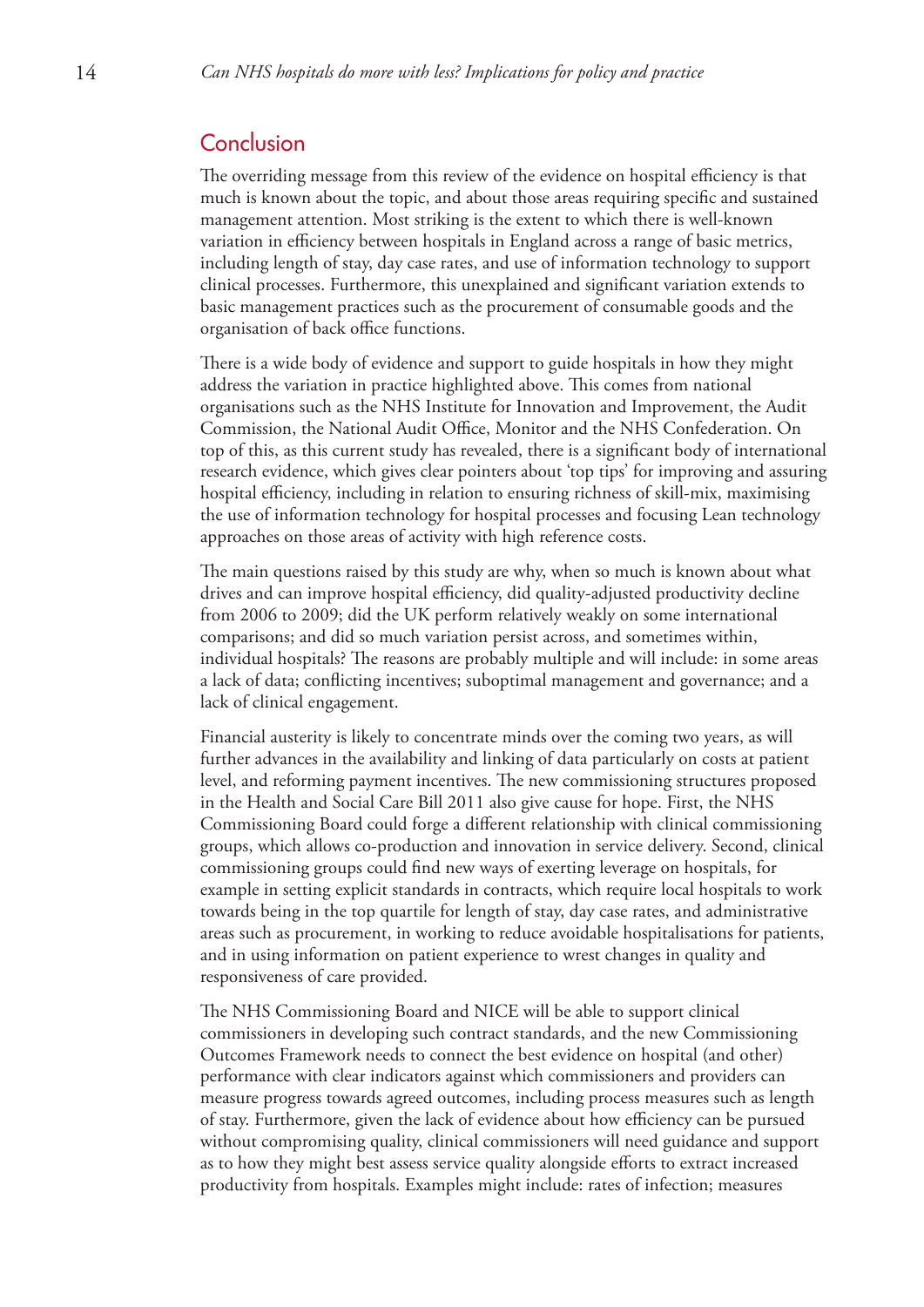of patient and carer satisfaction; occurrences of pressure sores; evidence of patient malnutrition; analysis of patient complaints; and hospital cleanliness reports.

Despite the evidence presented, this study reveals a lack of systematic enquiry about the practice of hospital efficiency in the NHS in England, and of studies of attempts to address known variation of management and clinical practice within and across hospitals, along with the effects of such work on the quality of patient care. This lack of a recent and current evidence base will become more important as time goes on.

Priorities for developing this evidence base include: the relationship between skillmix and staffing levels and hospital efficiency (and quality); the role of new payment mechanisms in encouraging more efficient and consistent clinical and managerial practice; the impact of introducing new technologies (and abandoning those they replace); and understanding more clearly the effect of competition on the efficiency and performance of hospitals. A systematic review of the funds spent on research into hospital clinical and administrative processes is needed, so that any reorientation can be made to ensure the building of a useful and timely evidence base.

In the final section of this research summary, the implications of this research for policy and practice in the NHS are set out, for policy-makers and for practitioners.

# **Implications**

Implications for policy: setting the context for improving efficiency in hospitals

- 1. The NHS Commissioning Board, with Monitor, should develop better metrics for measuring system-wide efficiency, productivity and quality, learning from the Atkinson Review (Atkinson, 2005).
- 2. Previous improvements in efficiency during budgetary contractions have relied mainly on increases in hospital activity, which could be suppressed this time round. The NHS Commissioning Board with clinical commissioning groups should set the standards expected of hospitals at least in the areas of day surgery rates and reducing length of stay, and the standard expected of hospitals, primary care and community providers in reducing avoidable hospitalisation. These could form part of the new Commissioning Outcomes Framework and its associated indicators being developed by NICE.
- 3. Monitor, the new system regulator, should as part of its compliance role, scrutinise better what works regarding increasing efficiency in hospitals, and make sure that promising innovations are tracked or evaluated. Monitor should work with the Care Quality Commission to conduct value for money studies in hospitals, for example around procurement and back office functions. Monitor and the Care Quality Commission should influence priorities for NHS research and development funds in this respect, along with the NHS Commissioning Board.
- 4. The NHS Commissioning Board should build the evidence base underpinning payment reform (including further developments of tariff, CQUIN, the Quality and Outcomes Framework, and the quality premium for commissioners and how they interact) into its overall framework for commissioning by clinical commissioning groups, particularly in areas of care that are associated with rising demand and admissions, for example urgent care and emergency medicine. This means collating existing research and influencing the development of new research,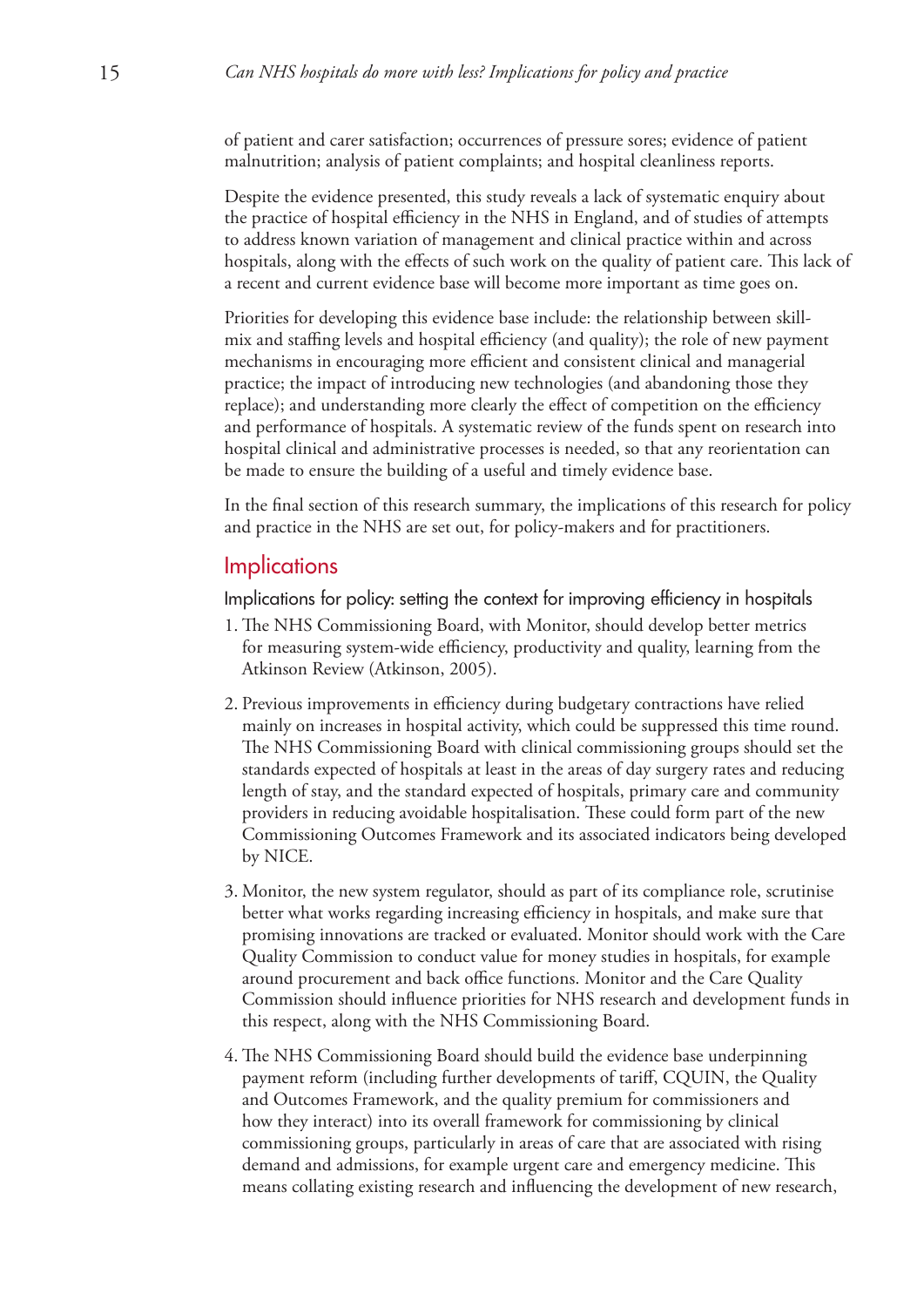as well as ensuring that the potential benefits from analysis of routinely collected administrative data on activity and costs are better exploited than at present. For example, the requirement, set out in the NHS Operating Framework 2012/13, for commissioners to link the use of the NHS number to contractual payments should help to track the impact of payment reform on the costs of patients with chronic conditions needing better-coordinated care to avoid costly hospitalisation. Similarly, Monitor should build the evidence base for the impact of changes in prices with respect to efficiency and quality. The evidence base should be used in discussions between the NHS Commissioning Board and Monitor when developing the strategy on contract currencies and pricing.

- 5. The NHS Commissioning Board should give clear guidance to clinical commissioning groups on the adoption of new technologies and how they should respond to and use the advice from NICE – in particular, its guidance on optimal practice, 'do not do' recommendations and cost-saving technologies.
- 6. Such direction needs to be backed up by monitoring by the NHS Commissioning Board of progress in implementing such recommendations, along with the provision of support and advice for clinical commissioners (and for clinical networks and senates) on how to change the practice of individual clinicians, teams and services. The NHS Commissioning Board should monitor and report publicly on unexplained clinical and administrative hospital practice variations by clinical commissioning groups. Clearly, the future role of the NHS Institute for Innovation and Improvement is relevant here.
- 7. Evidence suggests that public reporting of performance can play a role in shaping clinical and managerial practice, even if it appears to be less significant in affecting the choices made by patients and carers. At a time of severe financial constraint in the NHS, robust and comprehensive assessment of progress towards addressing unexplained variation in hospital practice will be important in assuring the public that the NHS is working in an increasingly efficient manner. Such assurance is a prerequisite for commissioners seeking to argue for any restrictions to the funding of treatments, by demonstrating robust and evidence-based management practice.
- 8. Along with measurement and reporting of progress in achieving greater hospital efficiency, there should be nationally defined assessment of the quality of NHS care, reported at organisational, departmental and clinician levels, going beyond the current outcomes framework. This will be important as a way of assuring patients and the public that necessary efficiencies are not compromising the experience of service users.

## Implications for practice: making efficiency happen locally

This study suggests that the quality of local general and clinical management will be absolutely critical if hospitals are to make an appropriate contribution to the estimated £20 billion savings needed.

1. Effective leadership of NHS organisations at board level is critical, with quality being of paramount concern to board members and on board agendas. Measures of quality must be examined in parallel to data about financial performance, and benchmarking data about clinical and managerial practice. In this way, productivity will be considered in the round, and not in a crude 'financial versus activity' mode.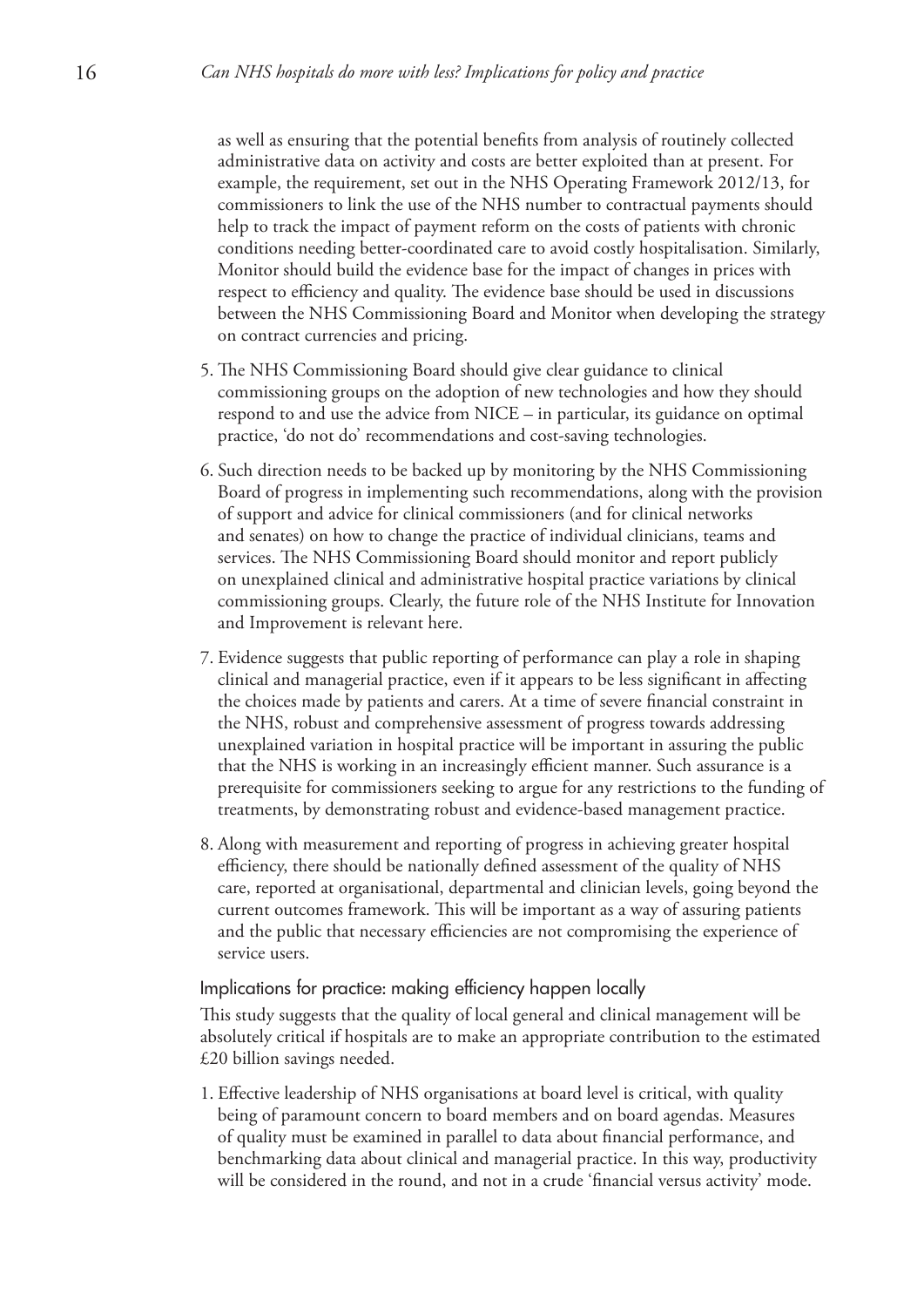- 2. Cooperation between managers and clinicians is vital to ensuring that an organisation's culture is supportive of efficient and high-quality service delivery. Organisational and management development must continue to receive financial and wider NHS support during the coming few years, including in the areas of data collection, analysis and interpretation, and the overall management of change.
- 3. Rather than opting for vacancy freezes and lowering skill-mix, there is a need for strategic thinking about nurse staffing in a way that assures a higher ratio of qualified or senior staff, albeit with smaller numbers overall. Increasing skill-mix appears to be a way of mitigating overall reductions in staff numbers, and of assuring improved productivity of nursing care and enhanced patient outcomes.
- 4. This research yielded favourable reports on improving day case surgery rates, reducing average length of stay, service-line reporting, Lean production, standardising procurement practice, sharing back office functions and ensuring maximum use of information technology to support hospital processes. There is a need to target re-engineering interventions, along with tools such as service-line reporting and patient-level costing, on those services with relatively high reference costs and especially if there are also concerns about service quality.
- 5. Merging hospitals will not automatically lead to efficiency savings, so managers and clinicians should proceed cautiously. The evidence suggests that efficiency gains will not be made unless beds and services are closed, while there are diseconomies of scale in merging and managing very large organisations beyond 600 beds. There is evidence of improvement in quality for many services by consolidating care in specialist centres. Where such mergers of services or hospitals need to happen, it is critical that the management of the HR implications is given the highest priority, for without this, many of the promised benefits of merger will not be realised.
- 6. NHS hospitals have at their disposal a significant base of evidence on which to make significant efficiency improvements, and should invest in organisational capacity to access, interpret and use this evidence as part of local business planning at trust, directorate and service levels. This will entail close working with clinical commissioners and the NHS Commissioning Board, to avoid 'reinventing the wheel' in reviewing evidence, and ensuring that maximum value is extracted from the significant range of national support resources available.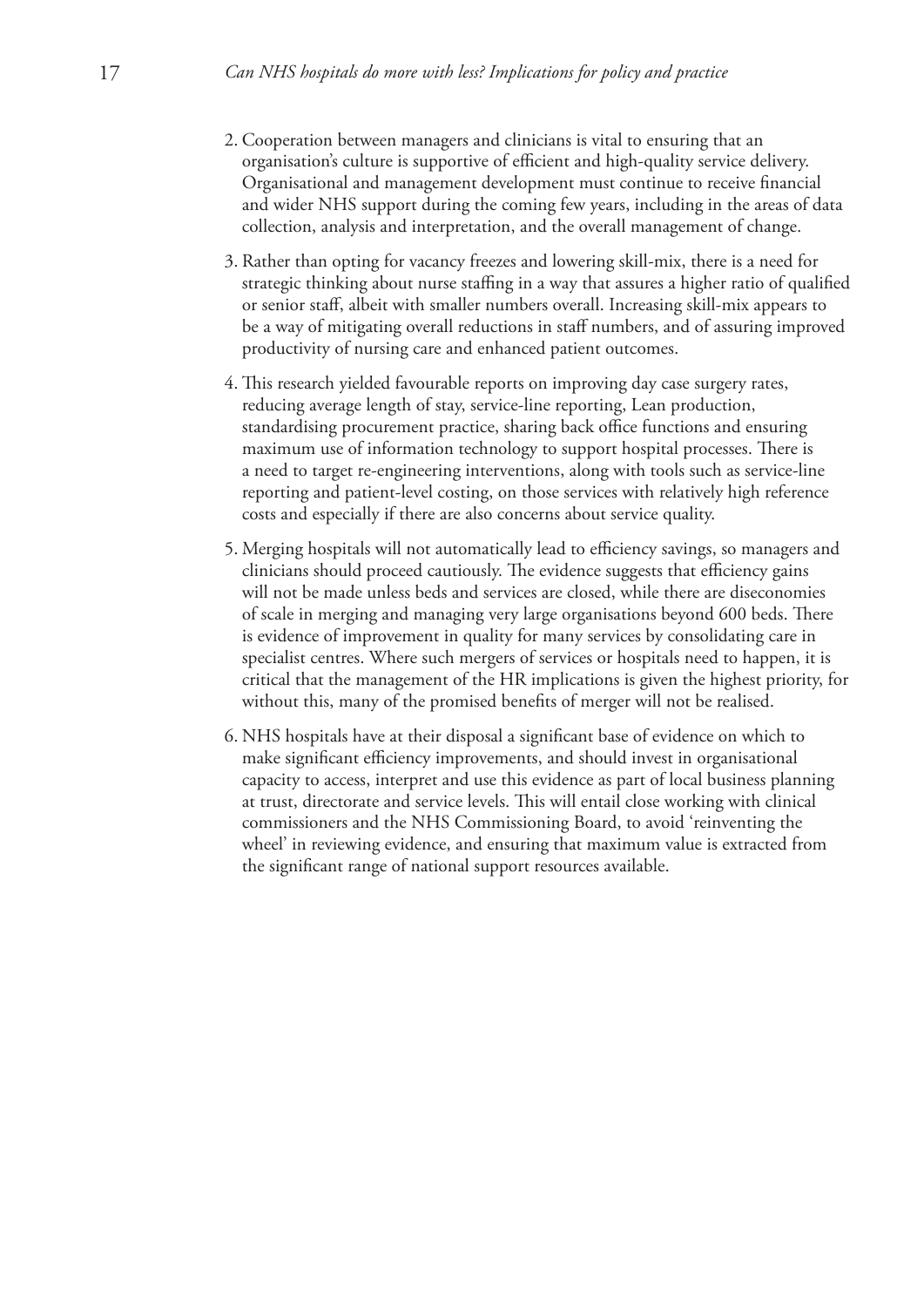# References

Aletras V (1997) *The Relationship Between Volume and the Scope of Activity and Hospital Costs. CDR Report No.8 Part II.* NHS Centre for Reviews and Dissemination, University of York.

Atkinson T (2005) *Atkinson Review: Final Report. Measurement of Government output and productivity for the national accounts*. Palgrave Macmillan.

Audit Commission (2009) *Liverpool Heart and Chest Hospital NHS Trust – Service line reporting and service line management. KLOE 2.1.* London: Audit Commission. www.audit-commission.gov.uk/ health/goodpractice/financialmanagement/Pages/910 01liverpoolheartchesthospital.aspx . Accessed 21 December 2011.

Audit Commission (2011) *Improving Coding, Costing and Commissioning: Annual report on the Payment by Results data assurance programme 2010/2011*. London: Audit Commission.

Bevan G (2010) 'Performance measurement of "knights" and "knaves": differences in approaches and impacts in British countries after devolution', *Journal of Comparative Policy Analysis: Research and Practice* 12(1–2), 33–56.

Bevan G and Hood C (2006) 'Have targets improved performance in the English NHS?', *British Medical Journal* 332(7538), 419–22.

Blank JL and Van Hulst BL (2009) 'Productive innovations in hospitals: an empirical research on the relation between technology and productivity in the Dutch hospital industry', *Health Economics* 18(6), 665–79.

Bloom N and Van Reenen J (2010) *Human Resource Management and Productivity: CEP Discussion Paper no. 982.* London: Centre for Economic Performance, London School of Economics and Political Science.

Bloor K, Barton G and Maynard A (2000) *The Future of Hospital Services: Management updates.*  London: The Stationery Office.

Burns LR and Muller RW (2008) 'Hospital– physician collaboration: landscape of economic integration and impact of clinical integration', *The Milbank Quarterly* 86(3), 375-434.

Byrne CM, Mercincavage LM, Pan EC, Vincent AG, Johnston DS and Middleton B (2010) 'The value from investments in health information technology at the US Department of Veterans Affairs', *Health Affairs* 29(4), 629-38.

Chaudhry B, Wang J, Wu S, Maglione M, Mojica W, Roth E, Morton SC and Shekelle PG (2006) 'Systematic review: impact of health information technology on quality, efficiency, and costs of medical care', *Annals of Internal Medicine* 144(10), 742–52.

Cooper Z, Gibbons S, Jones S and McGuire A (2010) *Does Hospital Competition Save Lives? Evidence from the English NHS patient choice reforms. London School of Economics Health Working Paper 16/2010.* London: London School of Economics and Political Science.

Coulam RF and Gaumer GL (1991) 'Medicare's Prospective Payment System: a critical appraisal', *Health Care Financing Review* (annual supplement), 45–77.

Farrar S, Scott A, Ikenwilo D and Chalkley M (2007) *National Evaluation of Payment by Results*. Aberdeen: Health Economics Research Unit, University of Aberdeen.

Fogel P (2004) *Superior Productivity in Health Care Organisations: How to get it, how to keep it.* Baltimore, MD: Health Professions Press.

Friese CR, Lake ET, Aiken LH, Silber JH and Sochalski J (2008) 'Hospital nurse practice environments and outcomes for surgical oncology patients', *Health Services Research* 43(4), 1145–63.

Fung C, Lim Y-W, Mattke S, Damberg C and Shekelle P (2008) 'Systematic review: the evidence that publishing patient care performance data improves quality of care', *Annals of Internal Medicine* 148(11), 111–23.

Gaynor M, Moreno-Serra R and Propper C (2010) *Death by Market Power: Reform, competition and patient outcomes in the National Health Service. Working Paper 10/242.* Bristol: Centre for Market and Public Organisation, University of Bristol.

Gerdtham U, Lothgren M, Tambour M and Rehnberg C (1999) 'Internal markets and health care efficiency: a multiple-output, stochastic frontier analysis', *Health Economics* 8(2), 151–64.

Hardie M, Cheers J, Pinder C and Qaiser U (2011) *Public Service Output, Inputs and Productivity: Healthcare.* Newport: Office for National Statistics.

Hassan E and others (2009) *Health and Wellbeing at Work in the United Kingdom*. London: The Boorman Review, The Work Foundation, RAND Europe and Aston Business School.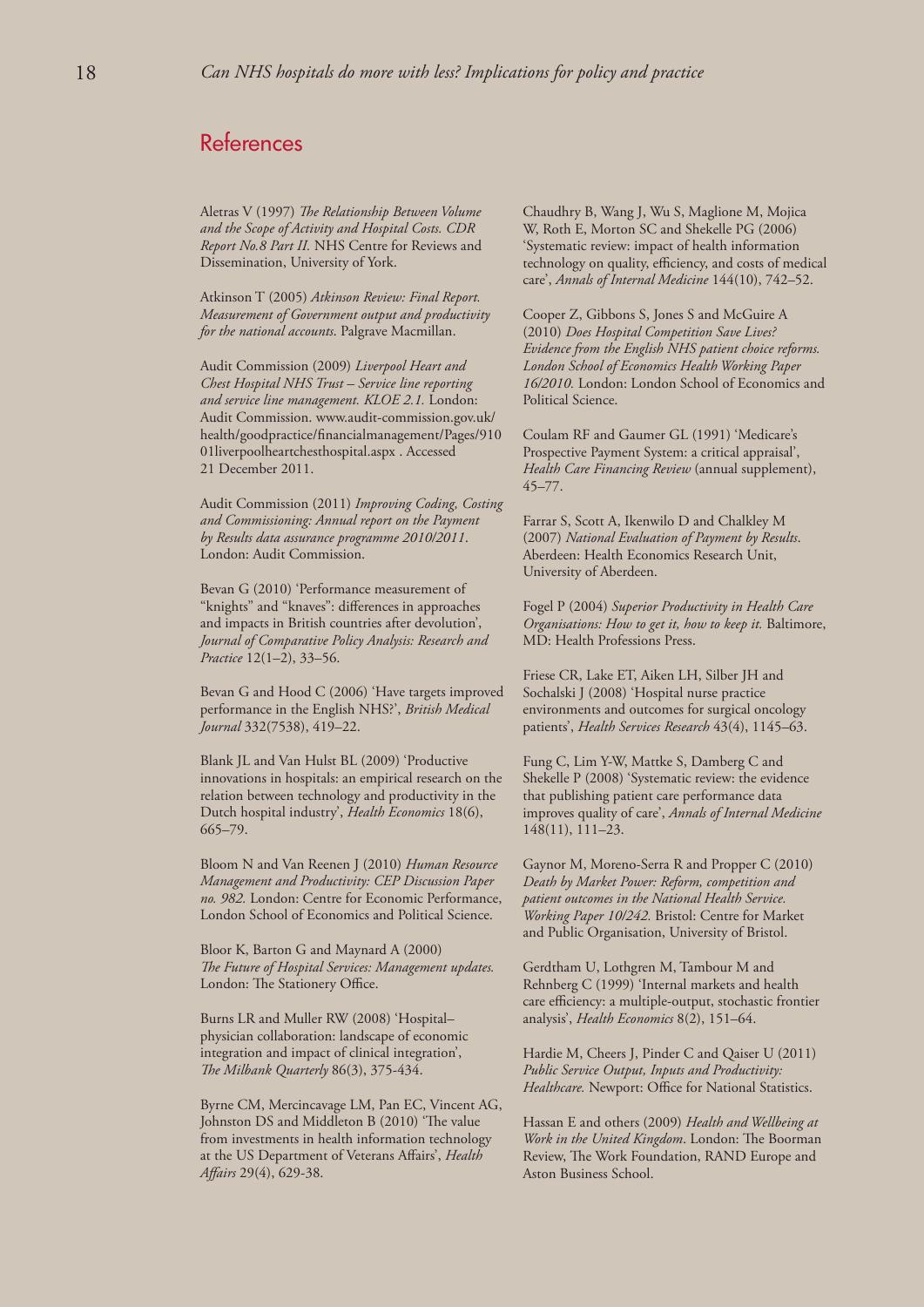Hibbard JH, Stockard J and Tusler M (2003) 'Does publicizing hospital performance stimulate quality improvement efforts?', *Health Affairs* 22(2), 84–94.

Hibbard JH, Stockard J and Tusler M (2005) 'Hospital performance reports: impact on quality, market share and reputation', *Health Affairs* 24(4), 1150–60.

HM Treasury (2009) *Operational Efficiency Programme: Final report.* London: HM Treasury.

Kane R, Shamliyan T, Mueller C, Duval S and Wilt T (2007) *Nurse Staffing and Quality of Patient Care.* Rockville, MD: US Agency for Healthcare Research and Quality.

Kutney-Lee A, McHugh MD, Sloane DM, Cimiotti JP, Flynn L, Neff DF and Aiken LH (2009) 'Nursing: a key to patient satisfaction', *Health Affairs* 29(4), w669–77.

Mannion R, Davies H and Marshall M (2005) 'Cultural characteristics of "high" and "low" performing hospitals', *Journal of Health Organisation and Management* 19(6), 431–9.

Marshall M and Romano P (2005) 'Impact of reporting hospital performance', *Quality and Safety in Health Care* 14(2), 77–78.

National Audit Office (2011) *The Procurement of Consumables by NHS Acute and Foundation Trusts.*  HC 705, session 2010–2011. London: National Audit Office.

Needleman J, Buerhaus P, Stewart M, Zelevinsky K and Mattke S (2006) 'Nurse staffing in hospitals: is there a business case for quality?', *Health Affairs* 25(1), 204–11.

NHS Confederation Foundation Trust Network (2010) *QIPP National Workstream: Back office efficiency and management optimisation*. London: NHS Confederation Foundation Trust Network.

NHS Institute for Innovation and Improvement (2006) *Delivering Quality and Value: Focus on productivity and efficiency.* London: Department of Health.

NHS Institute for Innovation and Improvement (2011) NHS Better Care, Better Value Indicators (incorporating opportunity locator): reducing length of stay. http://reducinglengthofstay.org.uk/ latestdevelopments.html . Accessed 21 December 2011.

Pettigrew A, Ferlie E and McKee L (1992) *Shaping Strategic Change: Making change in large organisations – the case of the NHS in the 1980s.* London: Sage Publications.

Posnett J (1999) 'The hospital of the future – is bigger better? Concentration in the provision of secondary care', *British Medical Journal* 319(7216), 1063–5.

Propper C, Burgess S and Gossage D (2008) 'Competition and quality: evidence from the NHS internal market 1991–9', *The Economic Journal* 118(525), 138–70.

Propper C and Soderlund N (1998) 'Competition in the NHS internal market: an overview of its effects on hospital prices and costs', *Health Economics* 7(3), 187–97.

Propper C, Sutton M, Whitnall C and Windmeijer F (2007) 'Did "targets and terror" reduce waiting times in England for hospital care?', *The BE Journal of Economic Analysis and Policy* 8(2), article 5.

Propper C and Wilson D (2003) 'The use and usefulness of performance measures in the public sector', *Oxford Review of Economic Policy*, 19(2), 250–67.

Scott J, Sochalski J and Aiken L (1999) 'Review of magnet hospital research: findings and implications for professional nursing practice', *Journal of Nursing Administration* 29(1), 9–19.

Shekelle PG, Morton SC and Keeler EB (2006) 'Costs and benefits of health information technology', *Evidence Report / Technology Assessment,*  $(132), 1 - 71.$ 

Smith JA and Charlesworth A (2011) *NHS Reforms in England: Managing the transition.* London: Nuffield Trust.

Walston S, Burns L and Kimberly J (2000) 'Does reengineering really work? An examination of the context and outcomes of hospital reengineering initiatives', *Health Services Research* 34(6), 1363–88.

West MA, Borrill C, Dawson J, Scully J, Carter M and others (2002) 'The link between the management of employees and patient mortality in acute hospitals', *International Journal of Human Resource Management* 13(8), 1299–310.